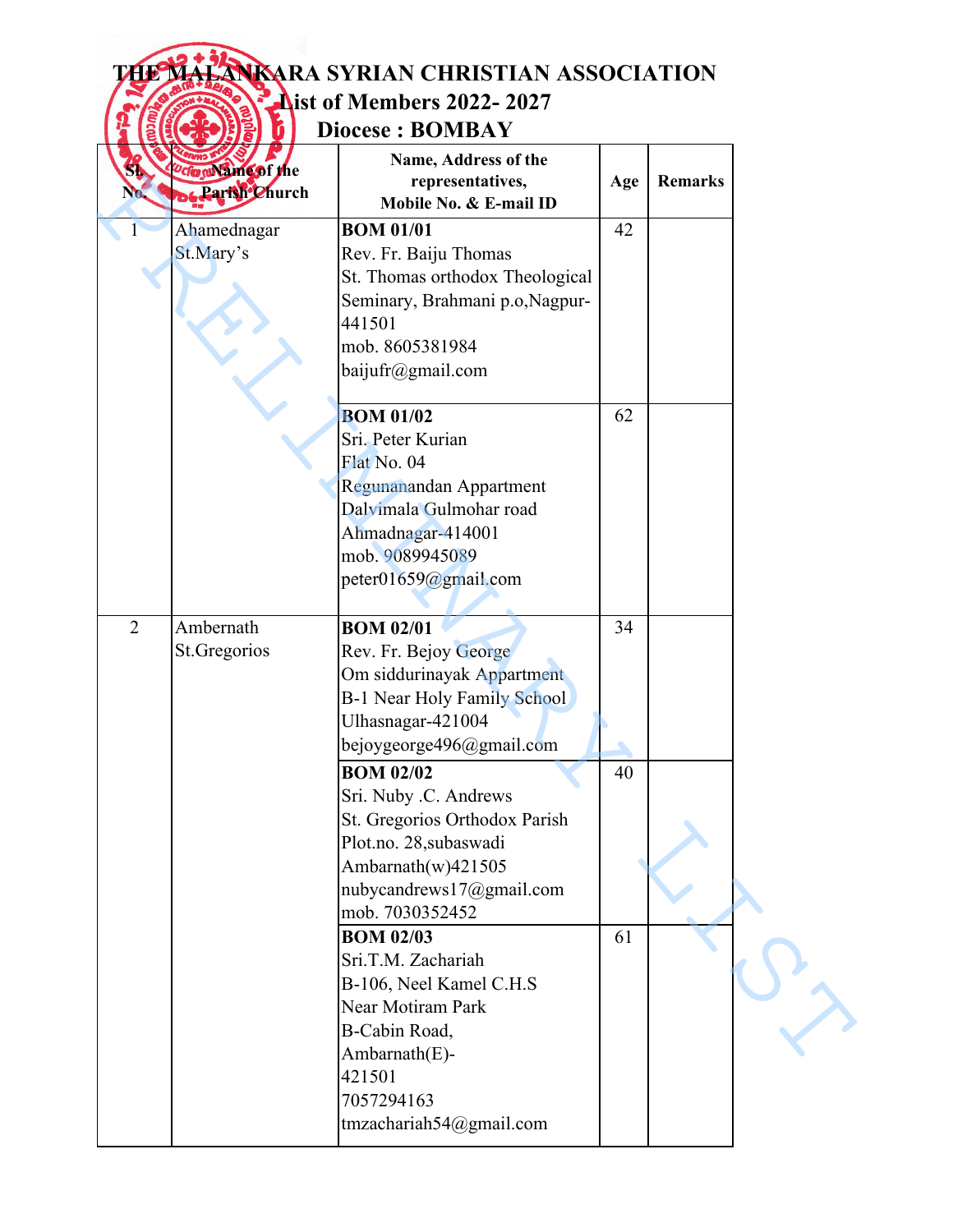| dheri St. John's                          | <b>BOM 03/01</b><br>Rev. Fr. Tomy George Myalil<br>St. Johns Orthodox Syrian<br>Church, Kondivita, Andheri<br>(East), Mumbai-59                                                            | 59 |  |
|-------------------------------------------|--------------------------------------------------------------------------------------------------------------------------------------------------------------------------------------------|----|--|
|                                           | <b>BOM 03/02</b><br>Sri. Bin. K. Kuriakose<br>A-20, IRE, Hsg Society<br>charatsingh colony<br>Andheri(E), Mumbai-93<br>mob. 9821845810,8369355258<br>binkkuriakose@gmail.com               | 53 |  |
|                                           | <b>BOM 03/03</b><br>Sri. Raju Daniel<br>D/9, IRE Employees CHS<br>Dr. Charatsingh colony<br>chakala, Andheri(E), Bombay-93<br>9820230779<br>erajudaniel@gmail.com                          | 69 |  |
|                                           | <b>BOM 03/04</b><br>Sri. Joy Thomas<br>Flat 202, Tiffang, vasant<br>oasis, Makwana Road,<br>Anderi(E), Mumbai-59<br>9920180991,9967642853<br>ajoychen@gmail.com                            | 63 |  |
| $\overline{4}$<br>Aurangabad<br>St.Mary's | <b>BOM 04/01</b><br>Rev. Fr. C.M. Philipose<br>St. Mary's Orthodox Syrian<br>Church, PLOT NO. 3-A, Sector B<br>Firdous Garden, Padegaon<br>Aurangabad,<br>Maharashtra-431002<br>9488058479 | 43 |  |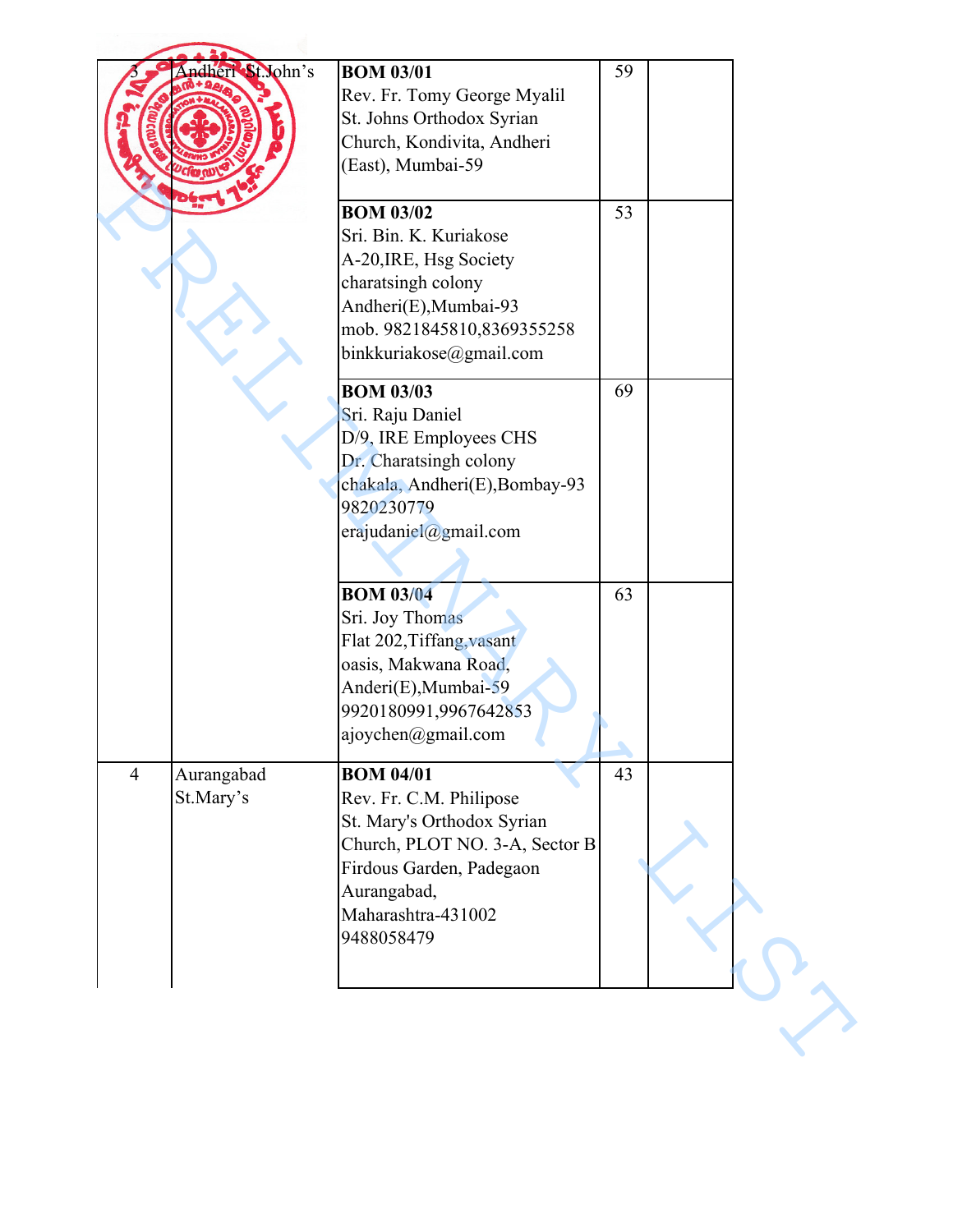|                |                                | <b>BOM 04/02</b><br>Sri. M.G. Scaria<br><b>B1</b> Indraprasta Enclave<br>Shanoorwadi, Jyoti Nagar<br>Aurangabad-431001<br>9422203892<br>scariamathew97@gmail.com                        | 59       |  |
|----------------|--------------------------------|-----------------------------------------------------------------------------------------------------------------------------------------------------------------------------------------|----------|--|
| 5 <sub>0</sub> | Airoli St. Gregorios           | <b>BOM 05/01</b><br>Rev. Fr. M.E. Joseph<br><b>Bhagirathy Estate</b><br>1201, c-wing Kalyan(W)<br>Near Chicken ghar<br>mob. 9594243358                                                  | 53       |  |
|                |                                | <b>BOM 05/02</b><br>Sri. Boban.K. Zacharia<br>RH-22, Saisadan CHS,<br>Sector-2, Airoli<br>Navin Mumbai-400708<br>mob. 9322197061<br>bobankzacharia@gmail.com                            | 53       |  |
| 6              | Bahrain St.Mary's<br>Cathedral | <b>BOM 06/01</b><br>Rev. Fr. Bijumon Philipose<br>Kattumattathil<br>Bldg 256, Road-1006<br>Blocu 310, Manama<br>Bahrain<br>0091-8291080006<br>frkpvarghese@gmail.com<br><b>BOM06/02</b> | 46<br>40 |  |
|                |                                | Sri. Christy.P. Varghese<br>Flat 22, Bldg-324<br>Road-57, Block-363<br>Khamis, Bahrain<br>00973-36264696                                                                                |          |  |
|                |                                | <b>BOM06/03</b><br>Sri. Reji Alex<br>Flat-1, BLDG 430<br>Road 3412, Block 334<br>Adiliya, Bahrian<br>00973-39087483<br>rejialexksa@hotmail.com                                          | 52       |  |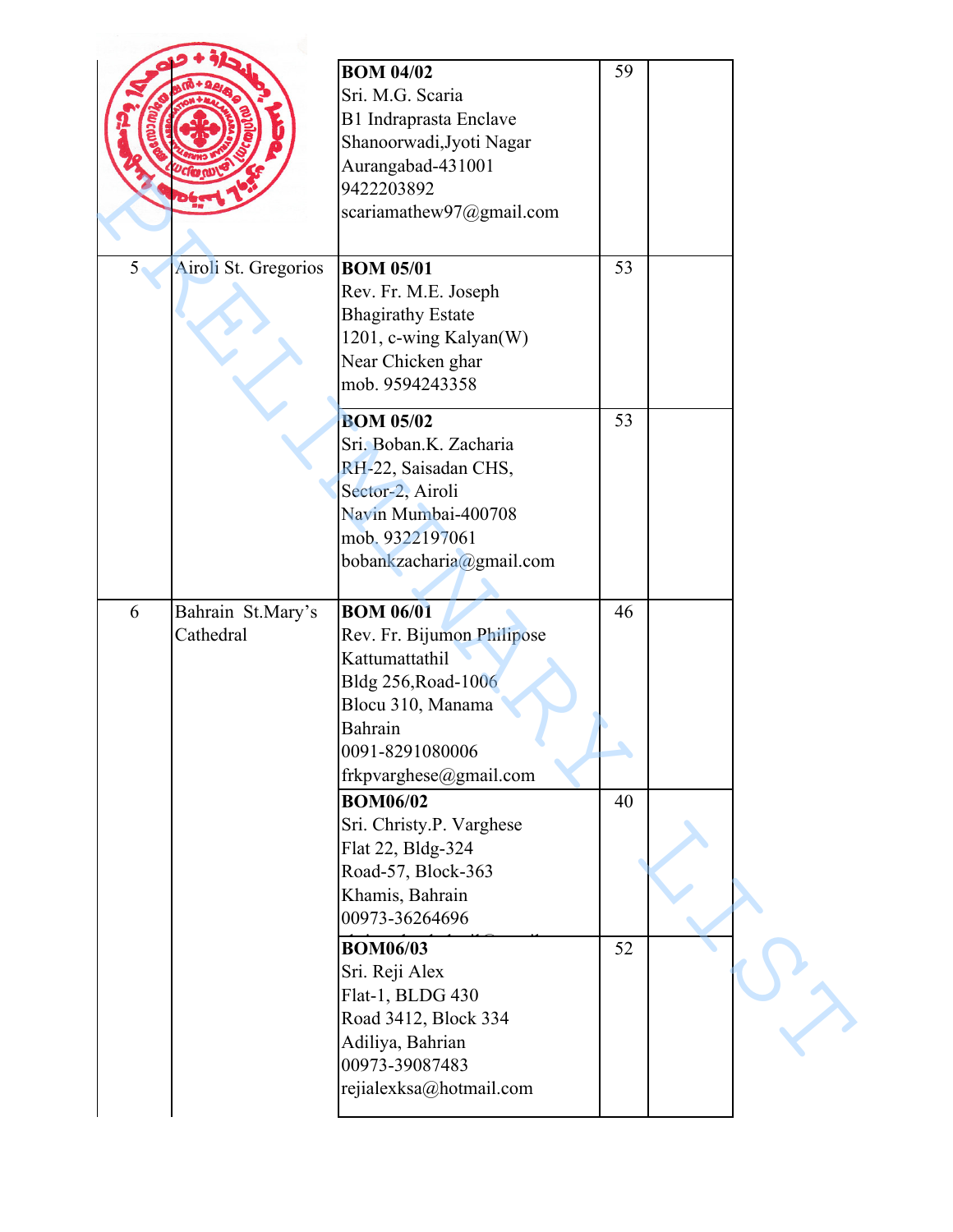|                |                         | <b>BOM06/04</b><br>Sri. Shibu. C. George<br>Flat 307, BLDGS-419<br>Road-336, Block-311<br>Salmaniya, Bahrain<br>00973-39689639<br>shibumavelikara@yahoo.com                                                                | 46 |                            |  |
|----------------|-------------------------|----------------------------------------------------------------------------------------------------------------------------------------------------------------------------------------------------------------------------|----|----------------------------|--|
|                |                         | <b>BOM06/05</b><br>Sri. Alex Baby<br>Flat 3, BLDG-102<br>Road-2902, Block-329<br>Salmaniya Bahrain<br>00973-39662085<br>alexbabys@hotmail.com                                                                              | 55 | M. C.<br>Member<br>2017-22 |  |
|                |                         | <b>BOM 06/06</b><br>Sri. Jinu Varghese<br>Flat 13, Bldg - 2458<br>Road 163, Block 701<br>Tubli, Bahrain<br>Ph: 0097338226446<br>jinumannar@gmail.com                                                                       | 44 |                            |  |
|                |                         | <b>BOM 06/07</b><br>Sri. Binu Mathew Eapen<br>Flat 24, Bldg - 354<br>Road 5617, Block - 356<br>Guful/Khamis, Bahrain<br>Ph: 00973 39436405<br>binuolaipurathu@gmail.com                                                    | 49 |                            |  |
| $\overline{7}$ | Belgaum<br>St.Gregorios | <b>BOM07/01</b><br>Rev. Fr. Rajesh John<br>D-501, Gagan Garima Society<br>Behind Khadki Railwat Station<br><b>Near Mont Vert Prestine</b><br>Chikkalwadi, Khadki, Pune-<br>411020, mob. 9946361896<br>rajesh6732@gmail.com | 36 |                            |  |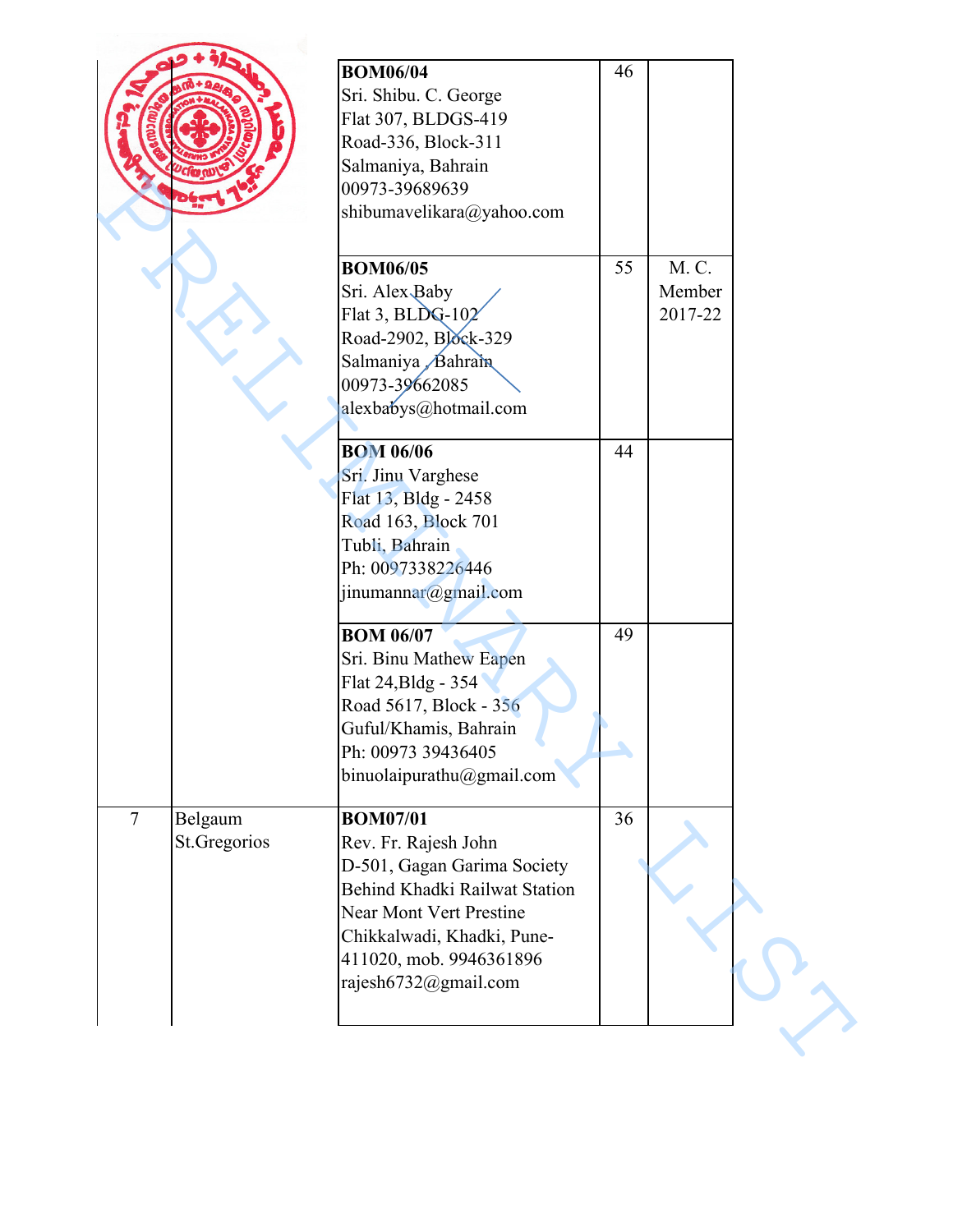|   |                           | <b>BOM07/02</b><br>Sri. Albin Samuel<br>QTR No. B-7/3<br>Dad Residential Complex<br>Hindalgr Road, Belgaum<br>Pin-591108                                                                | 26      |  |
|---|---------------------------|-----------------------------------------------------------------------------------------------------------------------------------------------------------------------------------------|---------|--|
|   |                           | 9449192617<br>albinsam05@gmail.com                                                                                                                                                      |         |  |
| 8 | Bhusaval St.<br>Gregorios | <b>BOM 08/01</b><br>Rev. Fr. Joshy .P. Jacob<br>St. Thomas Orthodox Theological<br>seminary<br>Brahmani post, Nagpur<br>Maharastra-441501<br>frjoshipallatto@gmail.com<br>+919702762767 | 43      |  |
|   |                           | <b>BOM 08/02</b><br>Jithesh. K. Pally<br>Swami Darshan Appartment<br>Flat No. 3 Mide, Jalgaon<br>Maharashtra-425003<br>jisio209@gmail.com<br>+918600600818                              | 41      |  |
| 9 | Borivli St. George        | <b>BOM 09/01</b><br>Rev. Fr. Raji Raju<br>C-603, Vini Gardens<br>Borivali (w), Mumbai-900103<br>george7varghese@gmail.com                                                               | 34<br>A |  |
|   |                           | <b>BOM 09/02</b><br>Rev. Fr. John Mathew<br>301, M. D Sione Paradise<br>L.M. Road, Navagaon<br>Mumbai-40068<br>Ph: 9821064900<br>mathew707@gmail.com                                    | 69      |  |
|   |                           | <b>BOM 09/03</b><br>Sri. David K.T<br>12/A Eden Villa<br>Anand Park, Kanderpada<br>Dahisar (W) Mumbai-68<br>9930821506<br>davidkt64@gmail.com                                           | 59      |  |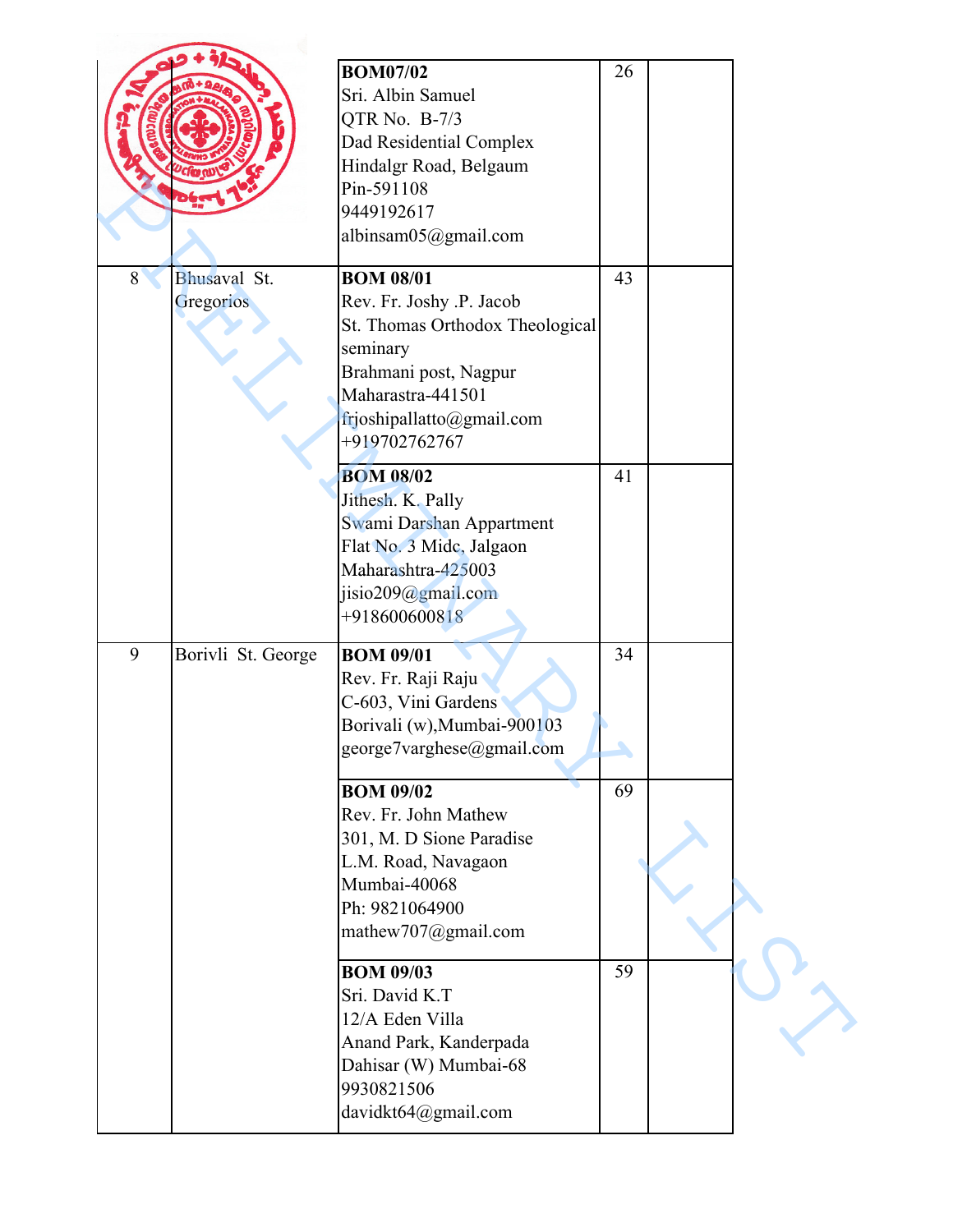| 10 | <b>Bhosari</b><br><b>GREPONO</b> | <b>BOM 10/01</b><br>Rev. Fr. B. M. Thomas<br>St. Thomas Orthodox Theological<br>Seminary, Brahmani P. O<br>Kalmeshwar, Nagpur-441501<br>823792727464<br>biji16acre@gmail.com                  | 38 |  |
|----|----------------------------------|-----------------------------------------------------------------------------------------------------------------------------------------------------------------------------------------------|----|--|
|    |                                  | <b>BOM 10/02</b><br>Mr. Varghese. K<br>Flat No. 20 Sukhwani Bavg<br><b>Adinath Nagar</b><br>Bhosari, Pune-411039<br>mob. 8237927464<br>biji16acre@gmail.com                                   | 41 |  |
| 11 | C.B.D. St.Mary's                 | <b>BOM 11/01</b><br>Rev. Fr. Thomas Chacko(Rijo)<br>Flat No. 402, 5/A-wing<br><b>Lord Shiva Paradise</b><br>Near Vegas Hotel<br>Kalyan West-421301<br>mob. 9819391904<br>rijokalyan@gmail.com | 35 |  |
|    |                                  | <b>BOM 11/02</b><br>Sri. Bijoy Kunjappy<br>A-603, OM Shant CHS<br>Plot Number 271-A<br>Sector10, Kharghar<br>Navi Mumbai-410210<br>mob. 7208643912<br>belovck@gmail.com                       | 45 |  |
| 12 | Chembur Mar<br>Gregorios         | <b>BOM 12/01</b><br>Rev. Fr. Joy. M. Skaria<br>C-2, Bright Haven<br>Sion Trombay Road<br>Behind Bank of Baroda, chembur<br>Mumbai-400071<br>mob. 9757296161<br>joyachen07@gmail.com           | 60 |  |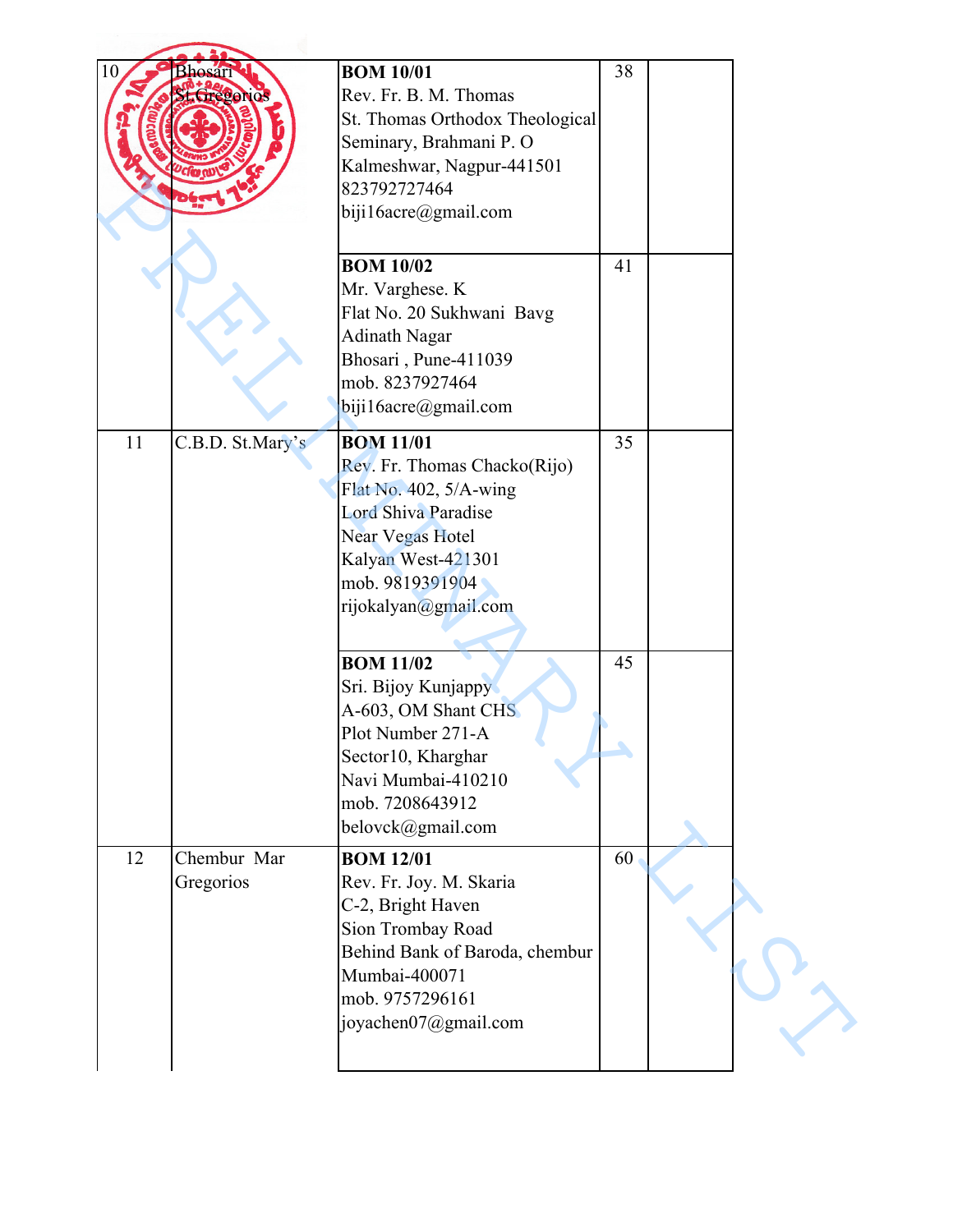|    |                        | <b>BOM 12/02</b><br>Sri. P.J. Chandy<br>A/1602, Eden Garden<br>Mumbai-88<br>mob. 9820097616<br>pjchandy@gmail.com                                                                                       | 72 |  |
|----|------------------------|---------------------------------------------------------------------------------------------------------------------------------------------------------------------------------------------------------|----|--|
|    |                        | <b>BOM 12/03</b><br>Sri. Oommen. P. Jose<br>1402/a-2, Shree Saraswatchs<br>N.G. Acharya Maru<br>Mumbai-400071<br>mob. 9321495714,9820262305                                                             | 56 |  |
|    |                        | <b>BOM 12/04</b><br>Sri. Roy Thankkachan<br>Building No. 3, Flat No. 603<br>Aphrolite, Acropoly<br>Pada Rod Dener<br>Mumbai-88<br>mob. 986905394<br>roythankachan9@gmail.com                            | 52 |  |
| 13 | Chinchwad<br>St.George | <b>BOM 13/01</b><br>Rev.Fr. Skaria Thomas (Sibi)<br>C 7, Sonigara Classics<br>Hsg Scty, Ekta Nagar<br>opp. Trinity High School<br>Akurdi p.o, Pune-411035<br>mob. 7378892118<br>sibyachen1985@gmail.com | 36 |  |
|    |                        | <b>BOM 13/02</b><br>Sri. Keechirathu Thomas Chacko<br>E/202, Empire Estate<br>Mumbai Pune Road<br>Near Ranka Jewellers<br>Chinchwad, Pune-411019<br>joychacko2255@gmail.com<br>mob. 8390620446          | 66 |  |
|    |                        |                                                                                                                                                                                                         |    |  |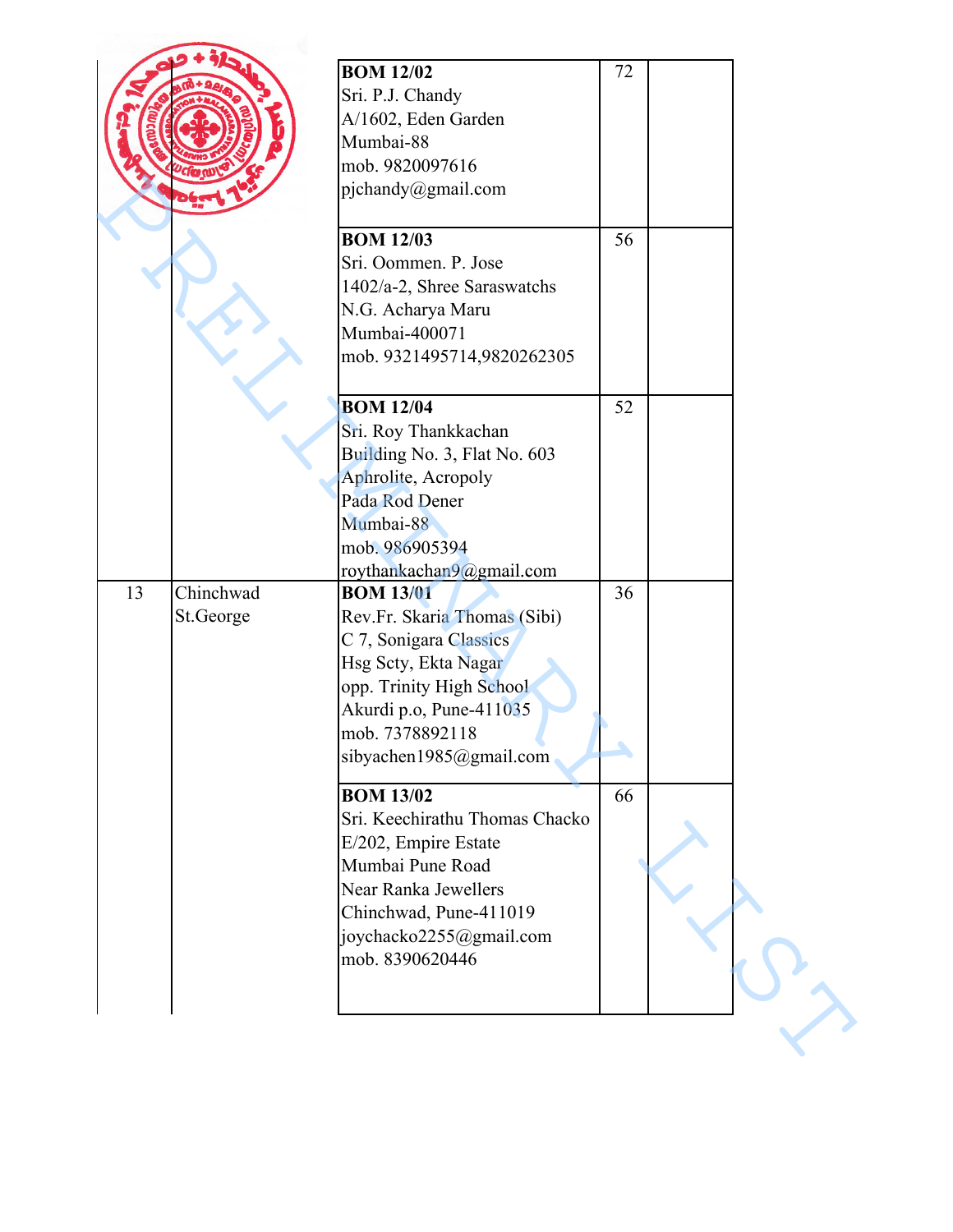|    |                              | <b>BOM 13/03</b><br>Sri. Philip Vaidyan K.L<br><b>Shree Samarth Heights</b><br>Housing Society<br>Plot no. RH-5g, Room no. B/7<br>Sambhaji Nagar, U Block<br>Midc, Chinchwad<br>Pune-411019<br>vaidyan.philip@gmail.com<br>mob. 9890405586 | 57 |  |
|----|------------------------------|--------------------------------------------------------------------------------------------------------------------------------------------------------------------------------------------------------------------------------------------|----|--|
| 14 | Colaba St. Peters            | <b>BOM-14/01</b><br>Rev.Fr. Gevarghese Chacko<br>(Anish)<br>C-502, Bhagirathi Estate,<br>Chota Mhasoba Maidan,<br>Near Mangeshi Banquet Hall,<br>Kalyan (W) 421301.<br>Mob: 8605869673<br>anish.ge13@gmail.com                             | 35 |  |
|    |                              | <b>BOM/14/02</b><br>Sri. George P. Oommen<br>111, BIMA Co-operative<br>Housing Society, Plot No. 19,<br>Sector 3, New Panvel (E), Navi<br>Mumbai 410206.<br>Mob: 7208628157<br>georgepoommen123@rediffmail.<br>com                         | 61 |  |
| 15 | Dadar St.Mary's<br>Cathedral | <b>BOM15/01</b><br>Rev. Fr. Jacob Thomas Karakkal<br>Linnet. CHSL, Opp. Military<br>camp<br>Kalina, Santacruz (E)<br>Mumbai-400029<br>mob. 9869045747,9819159859<br>frjacobthomask@gmail.com                                               | 57 |  |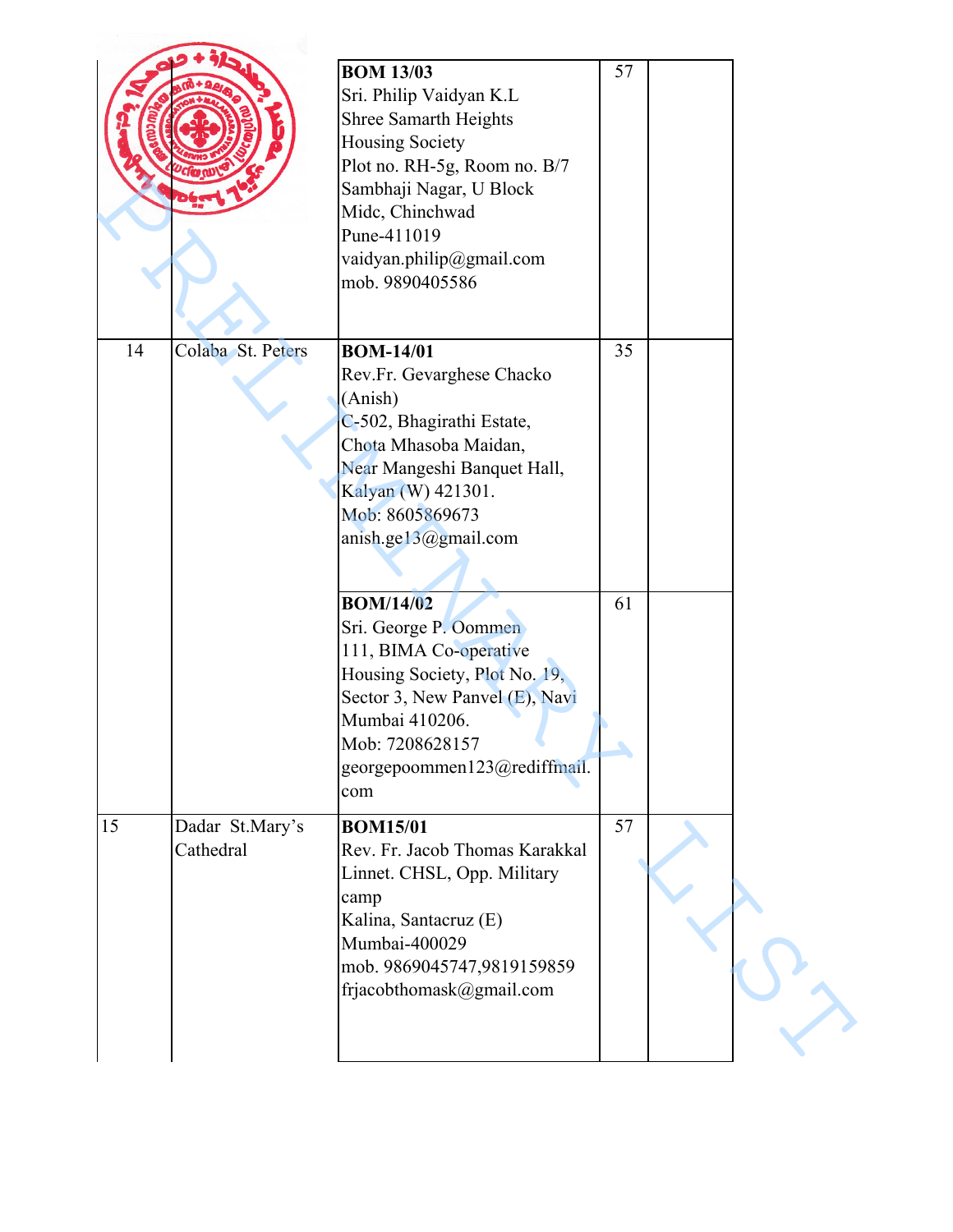|    |                   | <b>BOM 15/02</b><br>Sri. Babu Daniel<br>Flat No.2 Bldg no. 3<br>Shiva kalpataru, Arcade plot<br>No.1 Sector-17, Kamothe<br>Navi Mumbai-410209<br>mob. 9820341599<br>babuantophill@gmail.com<br><b>BOM15/03</b><br>Dr. Sunny Pariyaram<br>N-2501, AEON, Near Bhakte<br>park, Wadala East Mumbai-<br>400037<br>mob. 9820031244 | 54<br>71 |  |
|----|-------------------|------------------------------------------------------------------------------------------------------------------------------------------------------------------------------------------------------------------------------------------------------------------------------------------------------------------------------|----------|--|
|    |                   | <b>BOM 15/04</b><br>Sri. Sunny Thomas<br>145/6, western Railway Qtrs<br>Prabhat Colony Rd.<br>Santacruz (E) Mumbai-400055<br>mob. 9769710860<br>sunnythomas042@gmail.com                                                                                                                                                     | 60       |  |
| 16 | Dandeli St.Mary's | <b>BOM-16/01</b><br>Rev.Fr. Jogy C. George<br>St. Thomas Orthodox Theological<br>Seminary, Kalmeswar,<br>Nagpur 441501.<br>Mob: 8806176891<br>jogycheruvathoor@gmail.com                                                                                                                                                     | 45       |  |
|    |                   | <b>BOM-16/02</b><br>Sri. M. Philipose P.C.<br>249/A, DSFA Township,<br>Near-Anglo - Vrdu School,<br>Dandeli 581325, Ullara,<br>Kannada Dist., Karnataka.<br>Mob: 9008669867<br>philgigi@gmail.com                                                                                                                            | 52       |  |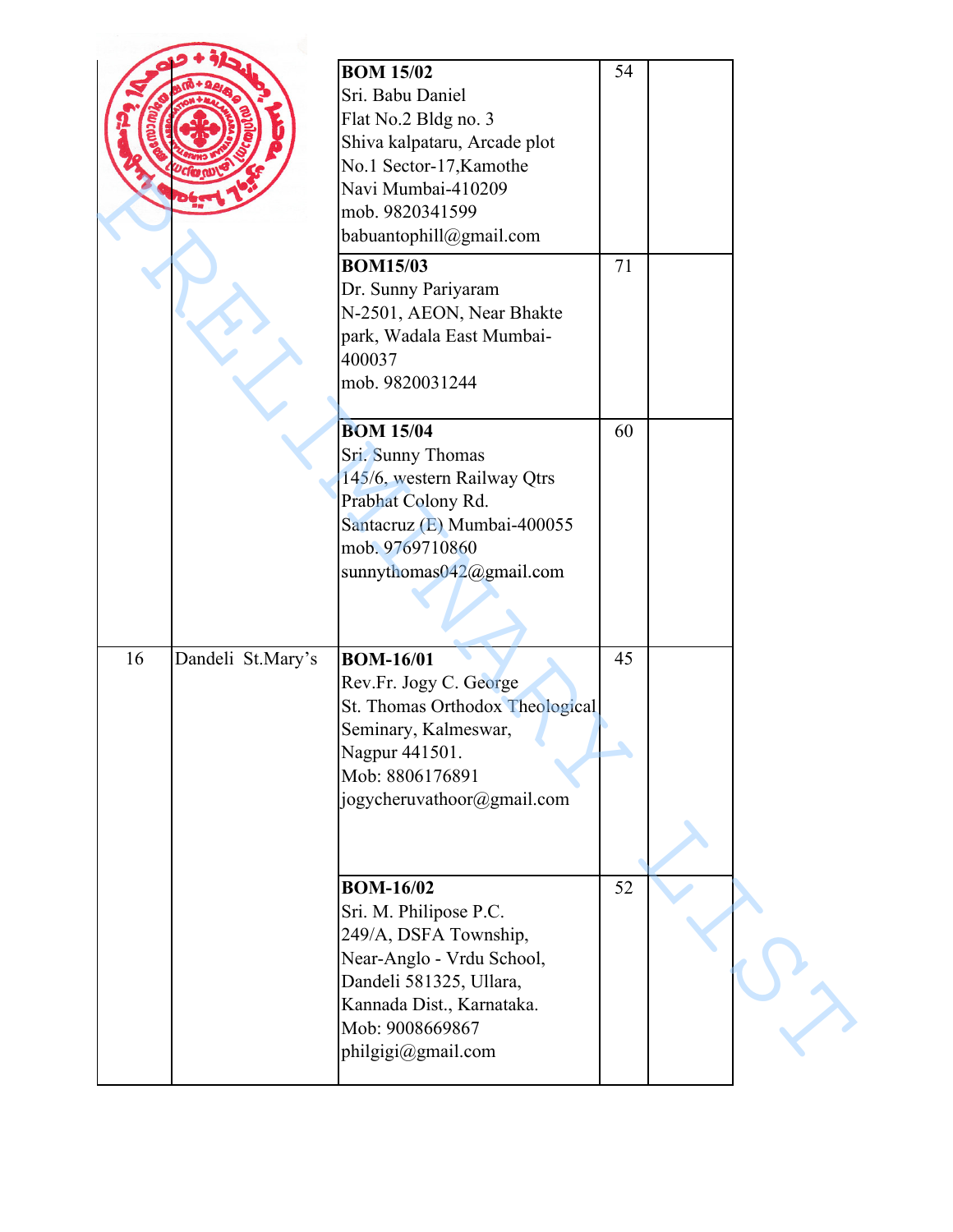| 17 | Dehu Road<br><b>Gregorios</b> | <b>BOM 17/01</b><br>Rev. Fr. John Mathai<br>B 602, Acropolis<br>Vinode Nagar, Near Akshara<br>International School, Wakad,<br>Pune-411057<br>mob. 7678048223<br>johnmathai14@gmail.com | 33 |  |
|----|-------------------------------|----------------------------------------------------------------------------------------------------------------------------------------------------------------------------------------|----|--|
|    |                               | <b>BOM 17/02</b><br>Sri. D. Thankachan<br>Flat No. 2, MAMTA<br>Barlota Nagar, mamurdi<br>Dehu Road, Pune-412101<br>mob. 9834267467<br>ddanielthankachan@gmail.com                      | 69 |  |
|    |                               | <b>BOM 17/03</b><br>Sri. James George<br>Flat-6, Mahavir Appt.<br>Vikas Nagar, Kivale<br>Dehu Road, Pune-412101<br>mob. 9422326494<br>aquacure@gmail.com                               | 55 |  |
| 18 | Udhana St. George             | <b>BOM 18/01</b><br>Rev. Fr. Alin Joseph Alex<br><b>Gregorian Community</b><br>Dhatav post, Killa Roha Raigad<br>Dist., Maharashtra-402116<br>mob. 9561263883<br>alinjalex@gmail.com   | 35 |  |
|    |                               | <b>BOM 18/02</b><br>Sri. Ajoy. M. Jose<br>B-205 Wahid Mansion, Near Hills<br>Nursery, Rustampura, Surat-<br>395002<br>mob. 9998315421                                                  | 22 |  |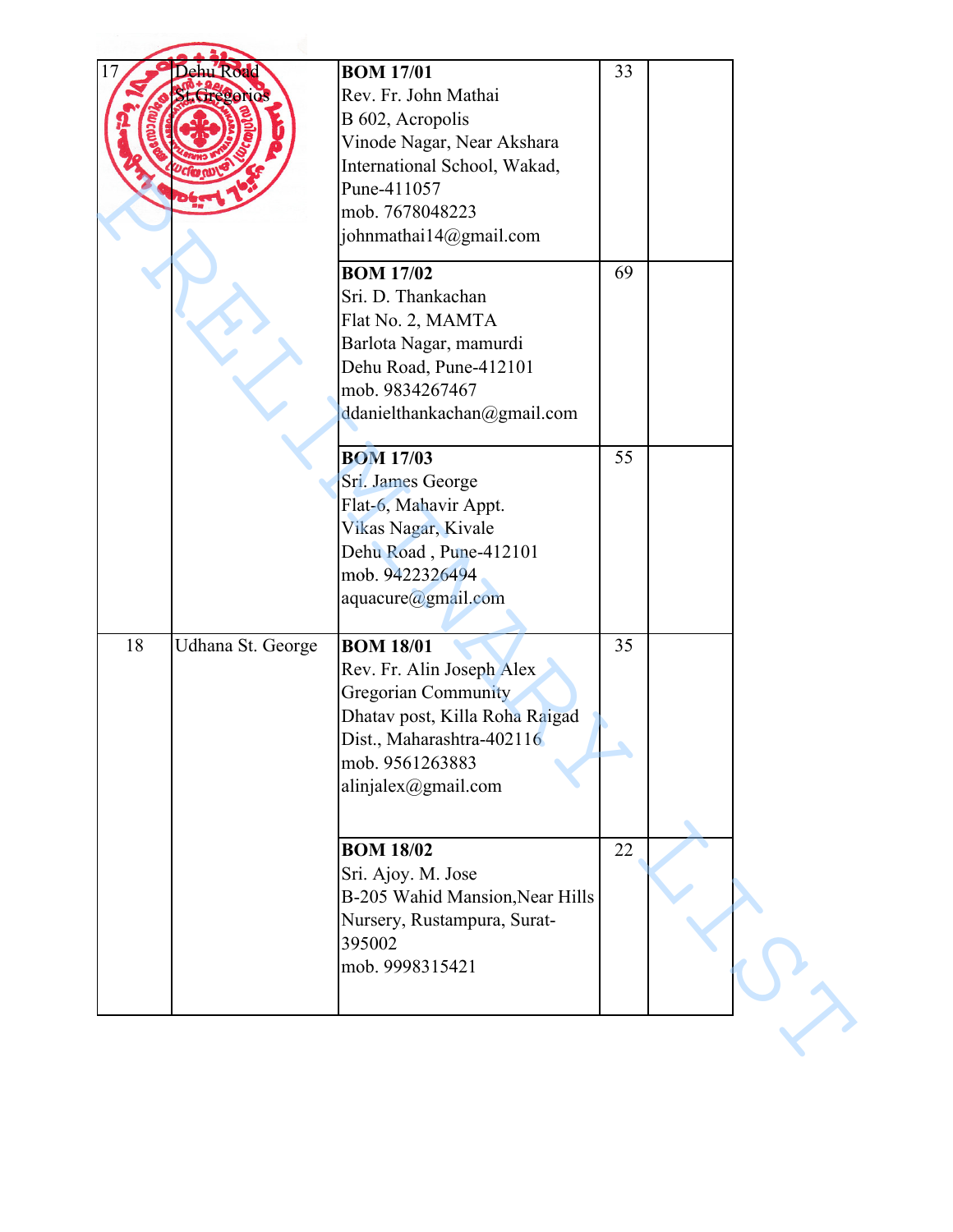|    | Dight St. Gregorios            | <b>BOM 19/01</b><br>Rev. Fr. Jose Isaac<br>A-304, SAI Laxmi Galaxy<br>Kalas, Dighi Pune-411015<br>mob. 8806245538<br>frjoseisaac@gmail.com                                                         | 57 |  |
|----|--------------------------------|----------------------------------------------------------------------------------------------------------------------------------------------------------------------------------------------------|----|--|
|    |                                | <b>BOM 19/02</b><br>Sri. P. Jacob Varghese<br>C1-402, Mahalaxmi Vihar<br>Vishrantwadi, Alandi Road<br>Pune-411015<br>mob. 9158310404<br>pjacobv@rediffmail.com,                                    | 57 |  |
|    |                                | <b>BOM 19/03</b><br>Sri. P.V Thomas<br>Joe Villa, s.no. 253, Road no. 13<br>Khese Park, Lohegaon,<br>Pune-411032<br>mob. 8623907465<br>pvthomas57@gmail.com                                        | 64 |  |
| 20 | Doha Syrian<br>Orthodox Church | <b>BOM 20/01</b><br>Rev. Fr. Thomas Philipose<br>Flat No. 5 Sreeji Arpan<br>Apartment<br>Wadala Pathardi Road, Indira<br>Nagar, Nashik<br>frtomphil@gmail.com<br>mob.97455892771,<br>+917875092230 | 47 |  |
|    |                                | <b>BOM 20/02</b><br>Sri. Biju Samuel<br>Vadakkeveettil, Kudassanad p.o<br>Kerala<br>bijuskd@yahoo.com<br>mob.+97455821981                                                                          | 53 |  |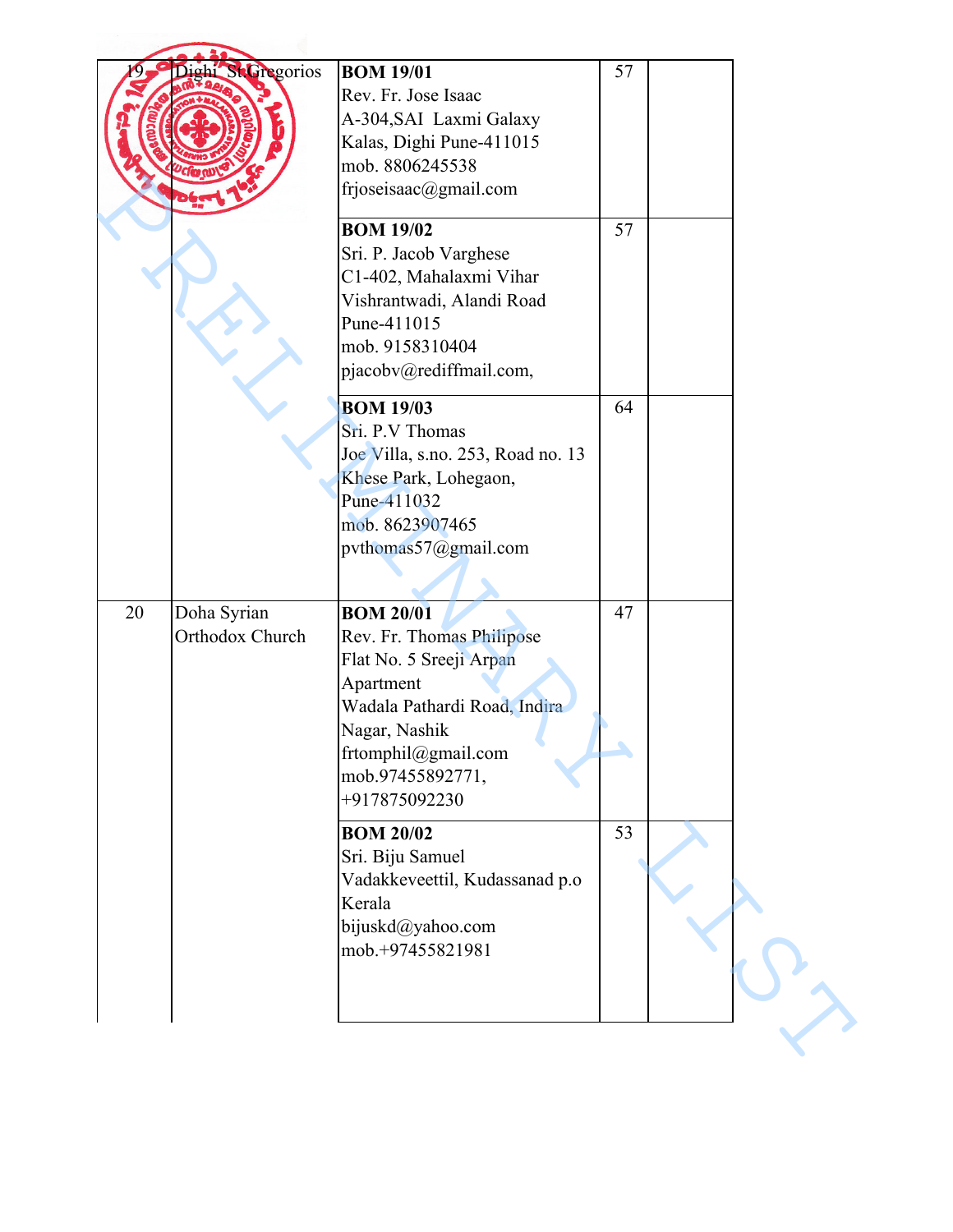| <b>BOM 20/03</b><br>Sri. Thomas Abraham (Saji)<br>Kalapurackal house, Nalunnackal<br>p.o, Vakathanam, kottayam<br>kalappurackan@hotmail.com<br>mob. +97455528839                   | 62 |  |
|------------------------------------------------------------------------------------------------------------------------------------------------------------------------------------|----|--|
| <b>BOM 20/04</b><br>Sri. Joseph Mathew<br>cheramkulam House, Amara P.O<br>Changanacherry, Kottayam Dist.<br>josephteens@yahoo.com<br>mob. +97466726238                             | 47 |  |
| <b>BOM 20/05</b><br>Sri Soji Jacob<br>Koodarathil House, Melpadom<br>Mannar P.O, Allapuzha Dist.<br>soji.jacob@hotmail.com<br>mob. +97455286895                                    | 48 |  |
| <b>BOM 20/06</b><br>Sri. Johnson Mathai Geevarghese<br>Capital House, Edayadiyil Jn<br>Kurampala, Pandalam P.O<br>Pathanamthitta<br>Ph: +974 55561240<br>capital.johnson@yahoo.com | 55 |  |
| <b>BOM-20/07</b><br>Sri. Likku Joseph<br>Perkattu House<br>Pallipad P.O<br>Haripad- 690512<br>Ph: +974 55231609<br>likkujoseph@yahoo.com                                           | 45 |  |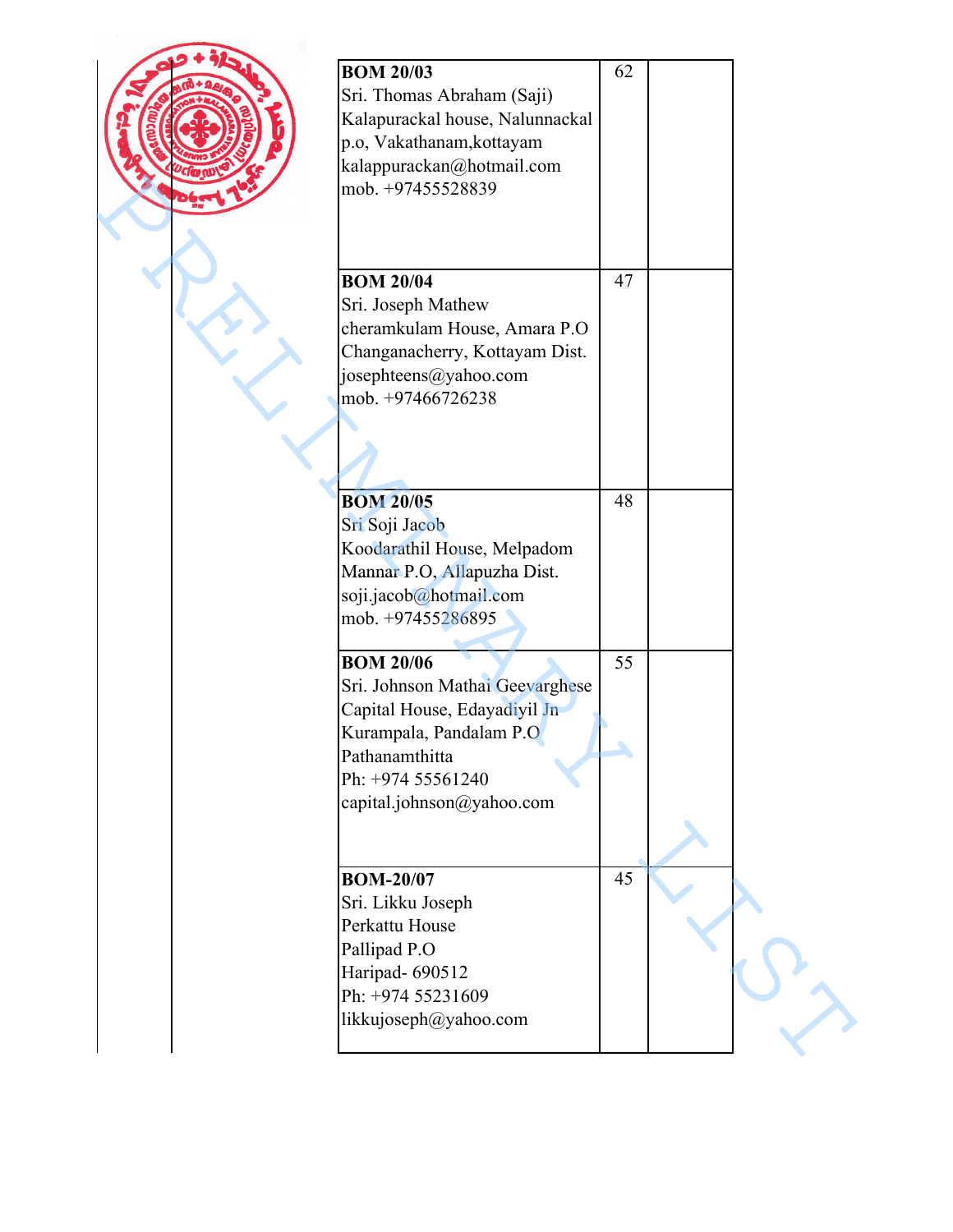|    |                                               | <b>BOM-20/08</b><br>Sri. Jiji John<br>Ettiyam Parampil<br>Valanjavattom East P.O<br>Thiruvalla-4<br>Ph: +974 55857018<br>jijijohn2006@gmail.com                                                                                                                                                                                                                                                                                                            | 54       |  |
|----|-----------------------------------------------|------------------------------------------------------------------------------------------------------------------------------------------------------------------------------------------------------------------------------------------------------------------------------------------------------------------------------------------------------------------------------------------------------------------------------------------------------------|----------|--|
| 21 | Dhule St. Gregorios<br><b>Orthodox Church</b> | <b>BOM-21/01</b><br>Rev.Fr. Bijo Rajan<br>St. Gregorios Orthodox Church,<br>Tikhi Road, Opp. To Gurudwara,<br>Mohadi, Dhule 424311.<br>Mob: 9645395133<br>josamuel86@gmail.com                                                                                                                                                                                                                                                                             | 35       |  |
|    |                                               | <b>BOM-21/02</b><br>Sri. Thomas Yohanan<br><b>Super Battery,</b><br>Malegaon Road,<br>Galisgaon. Mob: 9890270158                                                                                                                                                                                                                                                                                                                                           | 55       |  |
| 22 | Dombivli St.Mary's                            | <b>BOM-22/01</b><br>Rev.Fr. P.N. Thomaskutty<br>St. Marys Orthodox Syrian<br>Parish,<br>MIDC, P 51, Residential Zone,<br>Dombivli (E) 421203.<br>Mob: 9594738944<br><b>BOM-22/02</b><br>Sri. Babu Mathew<br>G-304, Lodha Elite,<br>Lodha Heaven, Kalyan - Shil<br>Road,<br>Dombiveli (E) 421204.<br>Mob: 9833890603<br><b>BOM-22/03</b><br>Sri. Saji John<br>B-202, Kasturi,<br>Ashirwad, Old Dombiveli Road,<br>Dombiveli (W) 421 202.<br>Mob: 9869151098 | 70<br>54 |  |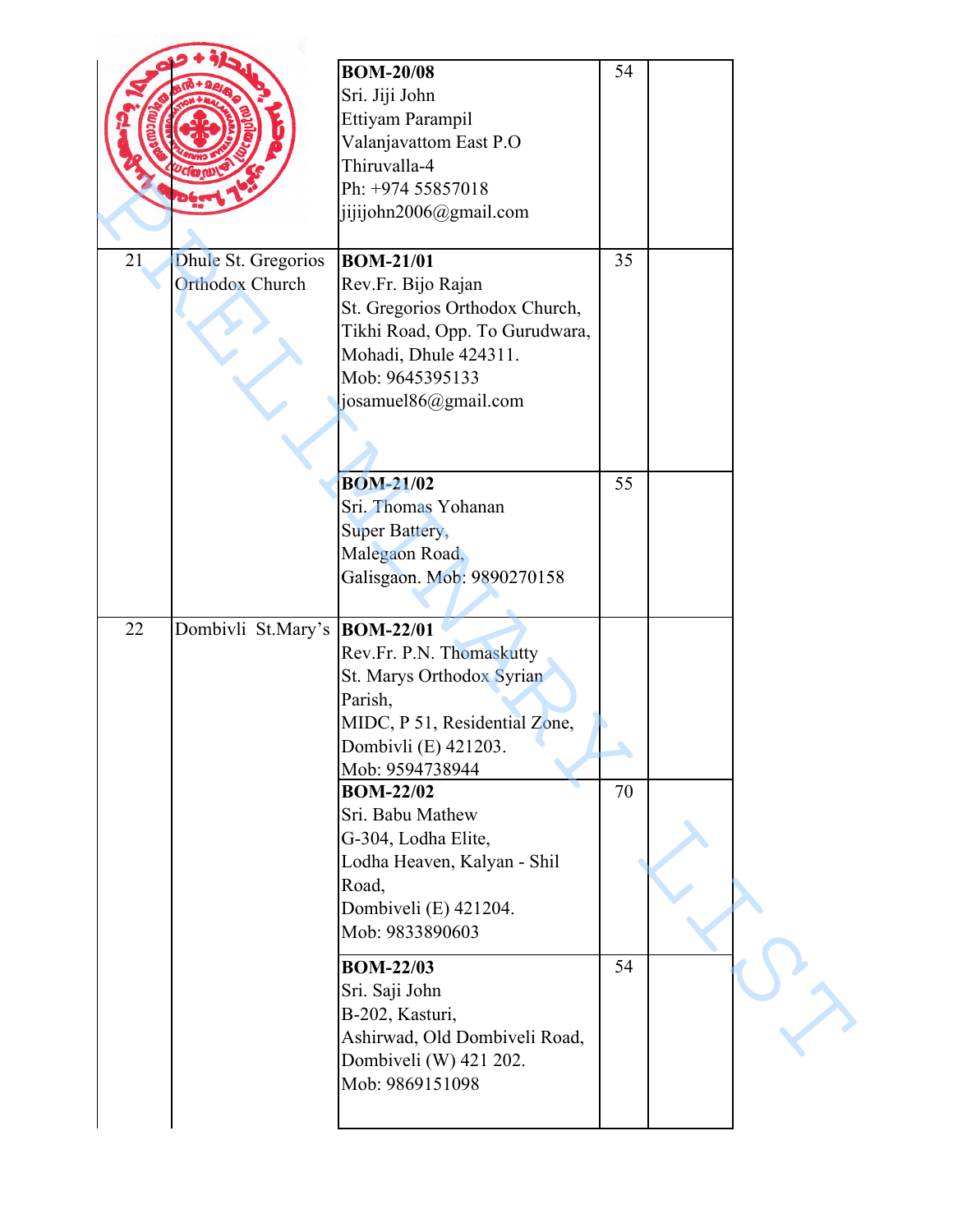|    |                        | <b>BOM-22/04</b><br>Dr. Bright O. Philip<br>Sapphire Jewels Tower,<br>Near Post Office, M. Phule Road,<br>Bhoirwadi, Dombivli (W)<br>421202.<br>Mob: 9819095029                                                                     | 55 |  |
|----|------------------------|-------------------------------------------------------------------------------------------------------------------------------------------------------------------------------------------------------------------------------------|----|--|
| 23 | Hubli St. Mary's       | <b>BOM 23/01</b><br>Rev. Fr. Yohannan.K<br>St. Thomas orthodox Theological<br>Seminary, Brahmani p.o<br>Kalmeshwar, Nagpur-441801<br>Maharashtra<br>fr.yohannanparumala@gmail.com<br>mob. 9096039681                                | 44 |  |
|    |                        | <b>BOM 23/02</b><br>Sri. Cherian Varghese<br>H.NO. 39, Bonvilla, Gokul Road<br>Bharathi Nagar, Hubli- 580030<br>Karnataka-<br>Ph: 9343032594                                                                                        | 58 |  |
| 24 | Kalamboli<br>St.George | <b>BOM-24/01</b><br>Rev. Fr. Varghese Yohannan<br>Vattaparambil<br>B-1405 National Harmony<br>Sector 15, Plot 5<br>NearPanvel Railway Station<br>New Panvel East 410206<br>M: 9969496900/9420606444<br>vattaparampilachen@gmail.com | 60 |  |
|    |                        | <b>BOM-24/02</b><br>Sri. Thampi Koshy Baby<br>K4:5, Bldg. 29, Flat 12,<br>Sector 2, Opp, Bus Dept.<br>Kalambdi 410218.<br>Mob: 9869118478                                                                                           | 67 |  |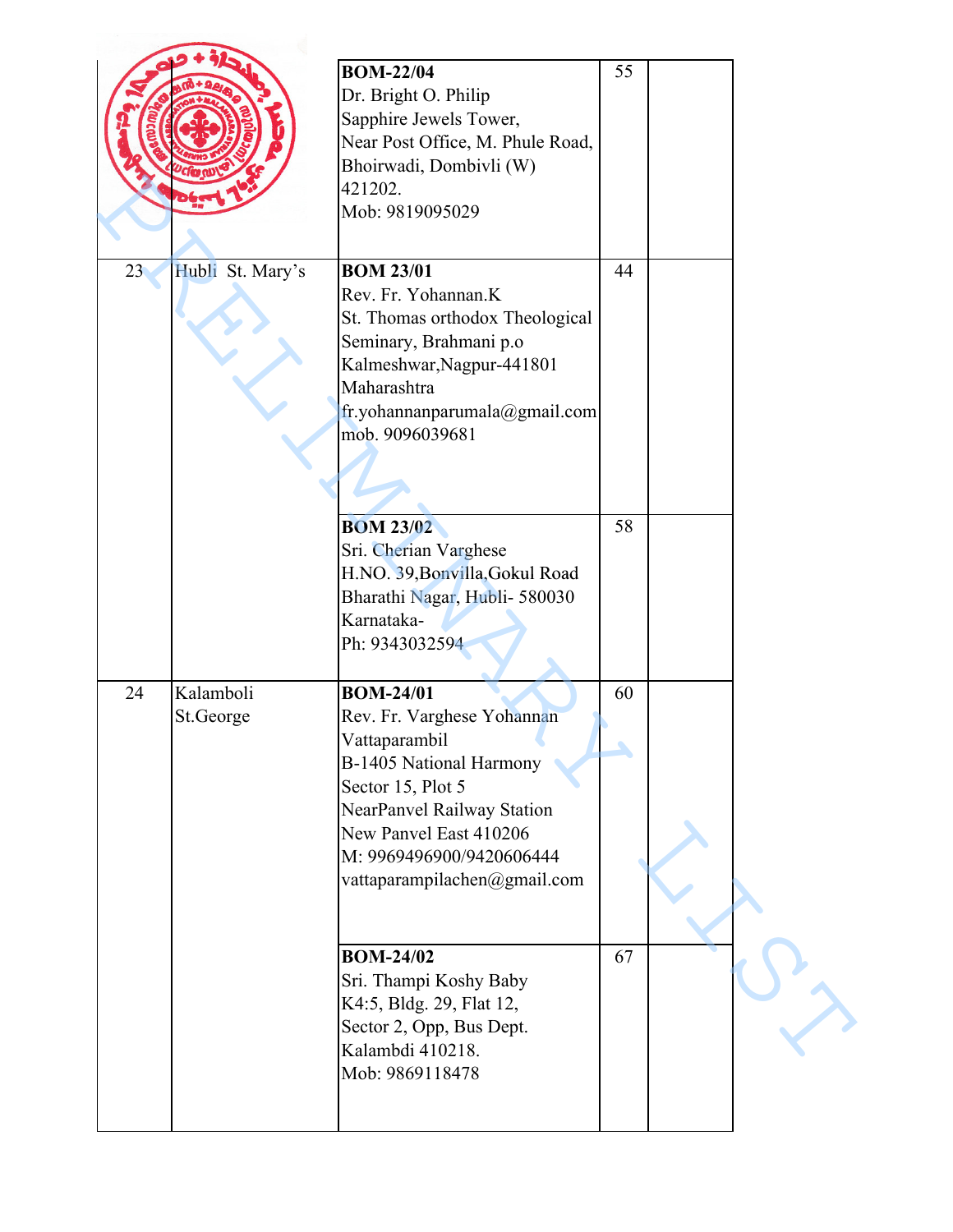|    | <b>St Baselios</b><br>-na                      | <b>BOM-25/01</b><br>Rev.Fr. Abraham Joseph<br>A 201 Sun Sagar, Plot No. 89<br>Sector 10 A, Vashi 400703<br>ceomoccbl@gmail.com                                                                                     | 62 |  |
|----|------------------------------------------------|--------------------------------------------------------------------------------------------------------------------------------------------------------------------------------------------------------------------|----|--|
|    |                                                | <b>BOM-25/02</b><br>Sri. Shery john<br>16, Rising Sun<br>Sr, Antonys Street<br>Vakola, Santacruz-400055<br>shery1806@gmail.com                                                                                     | 54 |  |
| 26 | Kalyan West<br><b>St.Thomas</b><br>Valiyapally | <b>BOM-26/01</b><br>Rev.Fr. T. A Daniel<br>201, Mega Platinum<br>Karnick Rd, Near Holy Cross<br>School, Kalyan West, Thane<br>Maharastra- 421301                                                                   | 61 |  |
|    |                                                | <b>BOM-26/02</b><br>Sri.Kurian Thomas Vaidyan<br>A/103, Regency Splender<br>Near Sampada Hospital<br>Chota Mahsoba Maidan<br>Chikenghar, Thane, Maharastra-<br>421301<br>Ph: 9833597775<br>kurianvaidian@gmail.com | 52 |  |
|    |                                                | <b>BOM-26/03</b><br>Sri. Sabu john<br>E/403, Prafula Paradise<br><b>Barave Road</b><br>Opp. Kalyan Hospital<br>Khadapada, Kalyan(W)<br>Maharastra-421301<br>Ph: 9820552325<br>sabupj60@gmail.com                   | 62 |  |
|    |                                                | <b>BOM-26/04</b><br>Sri. Varghese P. Nainan<br>C/404, Shree Hari Complex<br>Tisgavpada, Kalyan (E)<br>Maharastra-421306<br>Ph: 9821231193<br>shajininan@hotmail.com                                                | 57 |  |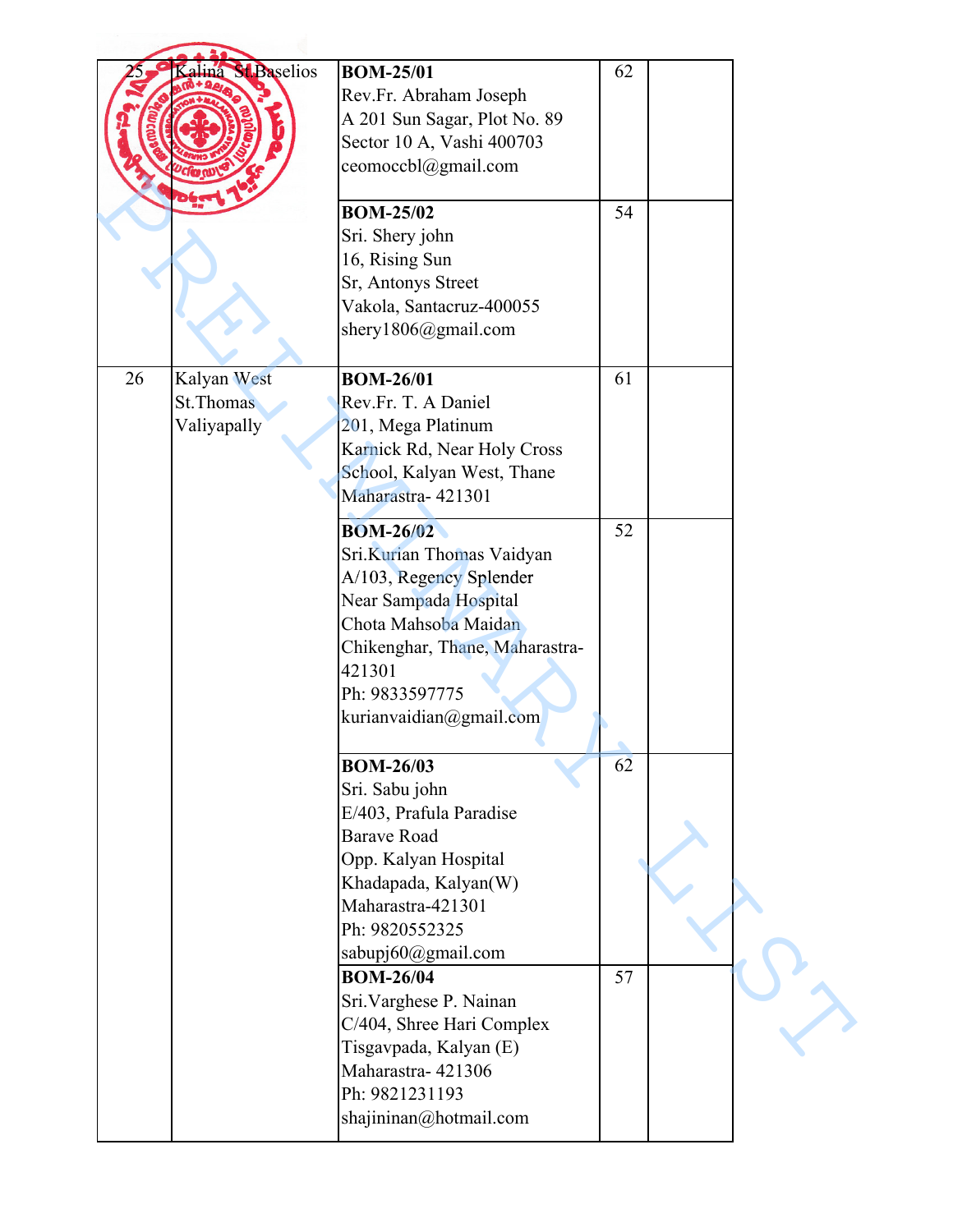|    | yan Bast St.     | <b>BOM-27/01</b>               |    |  |
|----|------------------|--------------------------------|----|--|
|    |                  |                                |    |  |
|    |                  | Rev.Fr. Prisquilas Peter       |    |  |
|    |                  | St.thomas Eng High School      |    |  |
|    |                  | Tangewadi                      |    |  |
|    |                  | Kalyan West                    |    |  |
|    |                  | Ph: 7400359329                 |    |  |
|    |                  | frpeter64@gmail.com            |    |  |
|    |                  |                                |    |  |
|    |                  | <b>BOM-27/02</b>               | 53 |  |
|    |                  | Sri.Simon M.G                  |    |  |
|    |                  | Room No. 5                     |    |  |
|    |                  | Swami Samarth, HSG             |    |  |
|    |                  | Tisgaon Rd, Kalyan East-421306 |    |  |
|    |                  | Ph: 9422675101                 |    |  |
|    |                  | sajizomavelil@gmail.com        |    |  |
|    |                  |                                |    |  |
|    |                  |                                |    |  |
|    |                  | <b>BOM-27/03</b>               | 52 |  |
|    |                  | Sri. Mathew M. john            |    |  |
|    |                  | 406 Vaishnavi Dham             |    |  |
|    |                  | Tisgoan Naka, Kalyan- 421306   |    |  |
|    |                  | Ph: 9820335324                 |    |  |
|    |                  | abinaircool@gmail.com          |    |  |
|    |                  |                                |    |  |
|    |                  |                                |    |  |
| 28 | Karad St. Marys  | <b>BOM-28/01</b>               | 49 |  |
|    |                  | Rev.Fr. M.B. George            |    |  |
|    |                  | St. Marys Orthodox Syrian      |    |  |
|    |                  | Church Society, Koyna Vasat,   |    |  |
|    |                  | Malkapur P.O., Karad,          |    |  |
|    |                  | Sataga, Maharastra 415539.     |    |  |
|    |                  | Mob: 9567938692                |    |  |
|    |                  | frmbgs@gmail.com               |    |  |
|    |                  |                                |    |  |
|    |                  | <b>BOM-28/02</b>               | 57 |  |
|    |                  | Sri. N.G Alexander             |    |  |
|    |                  | Railway Qtrs No. 5/A           |    |  |
|    |                  | Kshetramahuli P.O              |    |  |
|    |                  |                                |    |  |
|    |                  | Satara, MH- 415003             |    |  |
|    |                  | Ph: 9422576956                 |    |  |
|    |                  | ngalexanderjbb@gmail.com       |    |  |
| 29 | Khadki St.Thomas | <b>BOM-29/01</b>               | 49 |  |
|    |                  |                                |    |  |
|    |                  | Rev.Fr. George Abraham         |    |  |
|    |                  | 5 Pearl White                  |    |  |
|    |                  |                                |    |  |
|    |                  | Opp.Khadki Railway Station     |    |  |
|    |                  | Pune-411020                    |    |  |
|    |                  | Ph: 9819813535                 |    |  |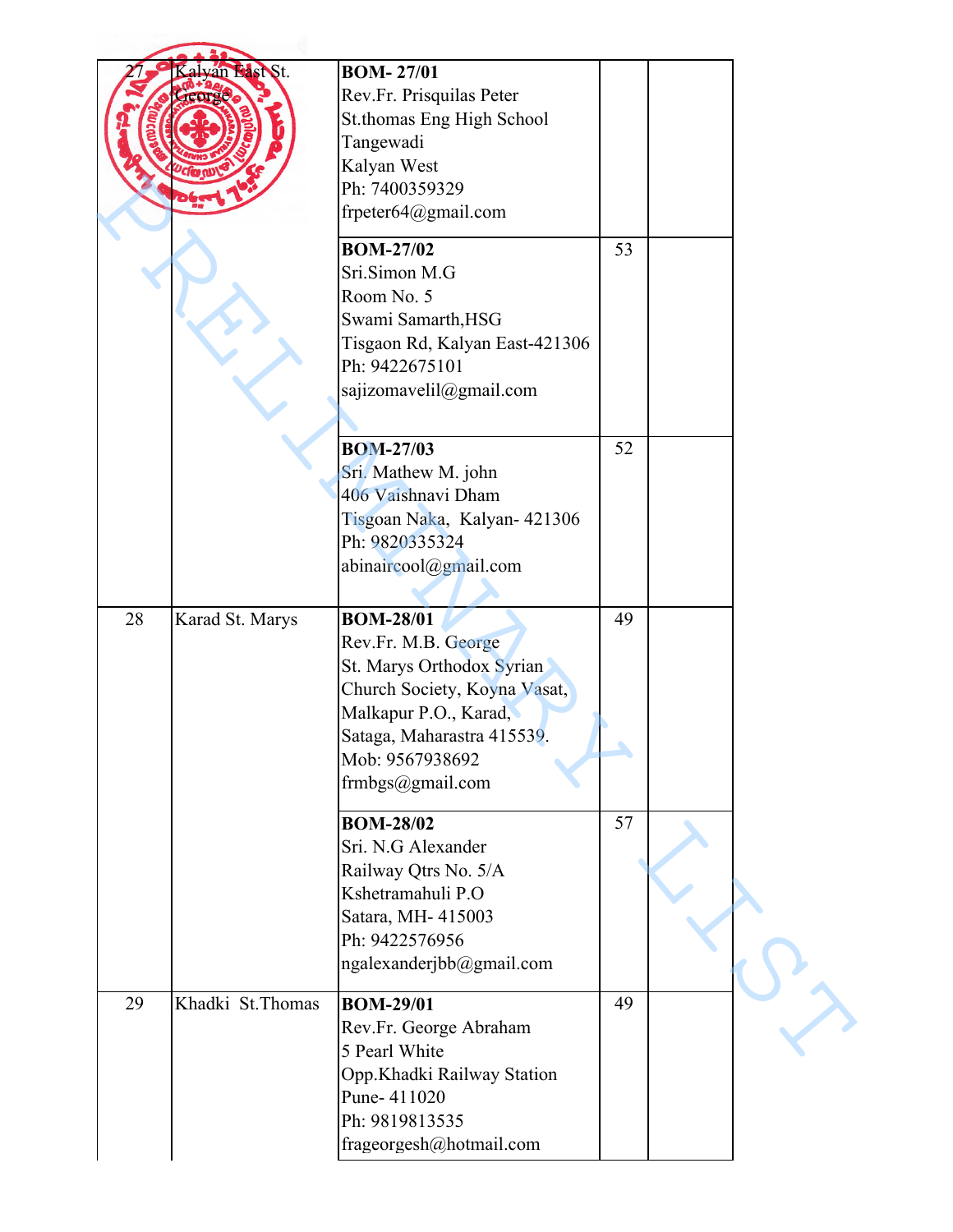|  | <b>BOM-29/02</b><br>Sri. P. K. George<br>Flat No.9, Land Mark<br>Aundh Road, Range-Hills P.O<br>Khadki, Pune- 411020<br>pkgeorgepune@gmail.com<br>Ph: 9423093912                            | 68 |  |
|--|---------------------------------------------------------------------------------------------------------------------------------------------------------------------------------------------|----|--|
|  | <b>BOM-29/03</b><br>Sri. Pothan P. Varghese<br>B2/1, Navgitanjali housing<br>Society, Bhaupatil Rd, Bopodi,<br>Rangehills P.O<br>Pune-411020<br>Ph: 9422539357<br>pothan.varghese@gmail.com | 82 |  |
|  | <b>BOM-29/04</b><br>Sri. C.G Babukutty<br>B/9, Mantri Niketan<br>S.T Road, Dapodi<br>Pune-411012<br>Ph: 9422367892<br>susycgb@gmail.com                                                     | 70 |  |
|  | <b>BOM-29/05</b><br>Sri.Roy M. Mammen<br>Flat No. 103, Laboni Towers,<br>Aundu Road, Khadki, Range<br>Hills P.O, Pune- 411020<br>Ph: 9969564913<br>renyroy3@gmail.com                       | 62 |  |
|  | <b>BOM-29/06</b><br>Sri. Soman Thomas<br>Flat No. B-2/204<br>Mont Vert Pristing<br>Range Hills Post<br>Pune-411020<br>somanthomas2007@gmail.com<br>Ph: 9816670777                           | 66 |  |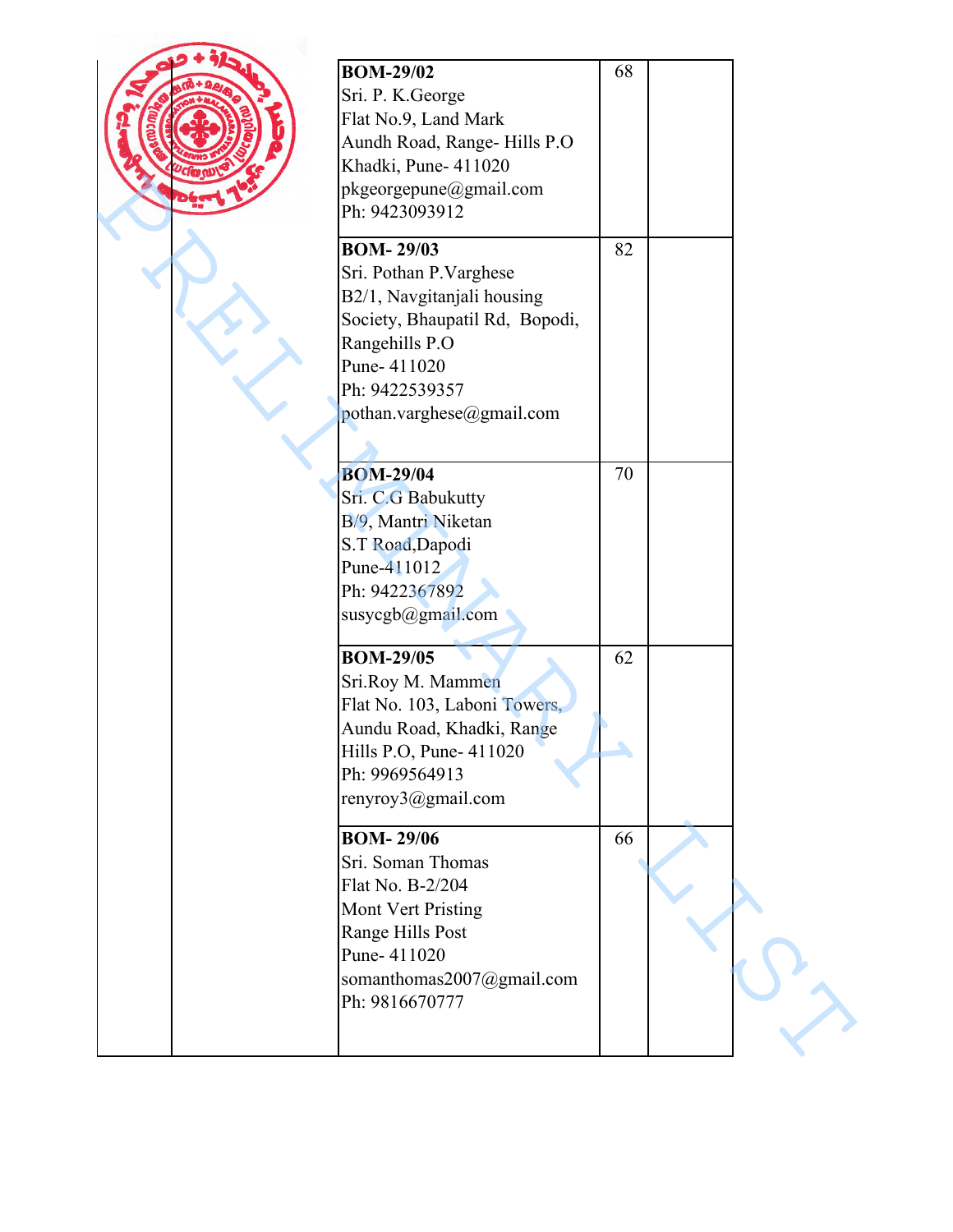|    | Khopoli<br>St. Gregorious<br>Prhodok<br>ongrégation | <b>BOM-30/01</b><br>Rev.Fr. Jubin Thomas<br>St.Mary's Orthodox Cathedral<br>171 , Mahatma Jyotiba Dhule Rd,<br>Naigon, Dadar(East)<br>Mumbai- 400014<br>Ph: 8600961452<br>br.jubinthomas@gmail.com | 33 |                          |  |
|----|-----------------------------------------------------|----------------------------------------------------------------------------------------------------------------------------------------------------------------------------------------------------|----|--------------------------|--|
|    |                                                     | <b>BOM-30/02</b><br>Sri. John Varghese<br>Shivani Sankul, B- Wing<br>Room No.3, Bhanvaj Rd, Khopoli-<br>410203<br>Ph: 9422493901<br>johnvarghese304@gmail.com                                      | 53 |                          |  |
| 31 | Lonawala St.<br>Gregorios Orthodox<br>Syrian Church | <b>BOM-31/01</b><br>Rev.Fr. Ashwin Fernandez<br>Flat No.003, Shree OM Sai CHS,<br>Plot 56, Sector 27<br>Nerul- 400703<br>Ph: 9496021530<br>fernzash@gmail.com                                      | 52 |                          |  |
|    |                                                     | <b>BOM-31/02</b><br>Sri. Rajan Koruth<br>Plot No.19, Aun villa<br>Jadav Colony<br>Nangargaon, Lonavala-410401<br>Ph: 9850252004<br>rajankoruthu60@gmail.com                                        | 72 |                          |  |
| 32 | Malad St.Thomas<br>Valiyapalli                      | <b>BOM-32/01</b><br>Rev.Fr. Jiji K.Thomas<br>St. Thomas Orthodox Valiyapalli<br>Chincholi, Malad (W), Mumbai-<br>400064<br>Ph: 09967023532<br>jijiachensherly@gmail.com                            | 54 | M.C<br>Member<br>2017-22 |  |
|    |                                                     | <b>BOM-32/02</b><br>Sri. Cherian P.C<br>201, Moonlight 1st<br>Dominic Colony, Orlem<br>Malad (W), Mumbai-400064<br>Ph: 09892547720<br>cherrysorlem@gmail.com                                       | 66 |                          |  |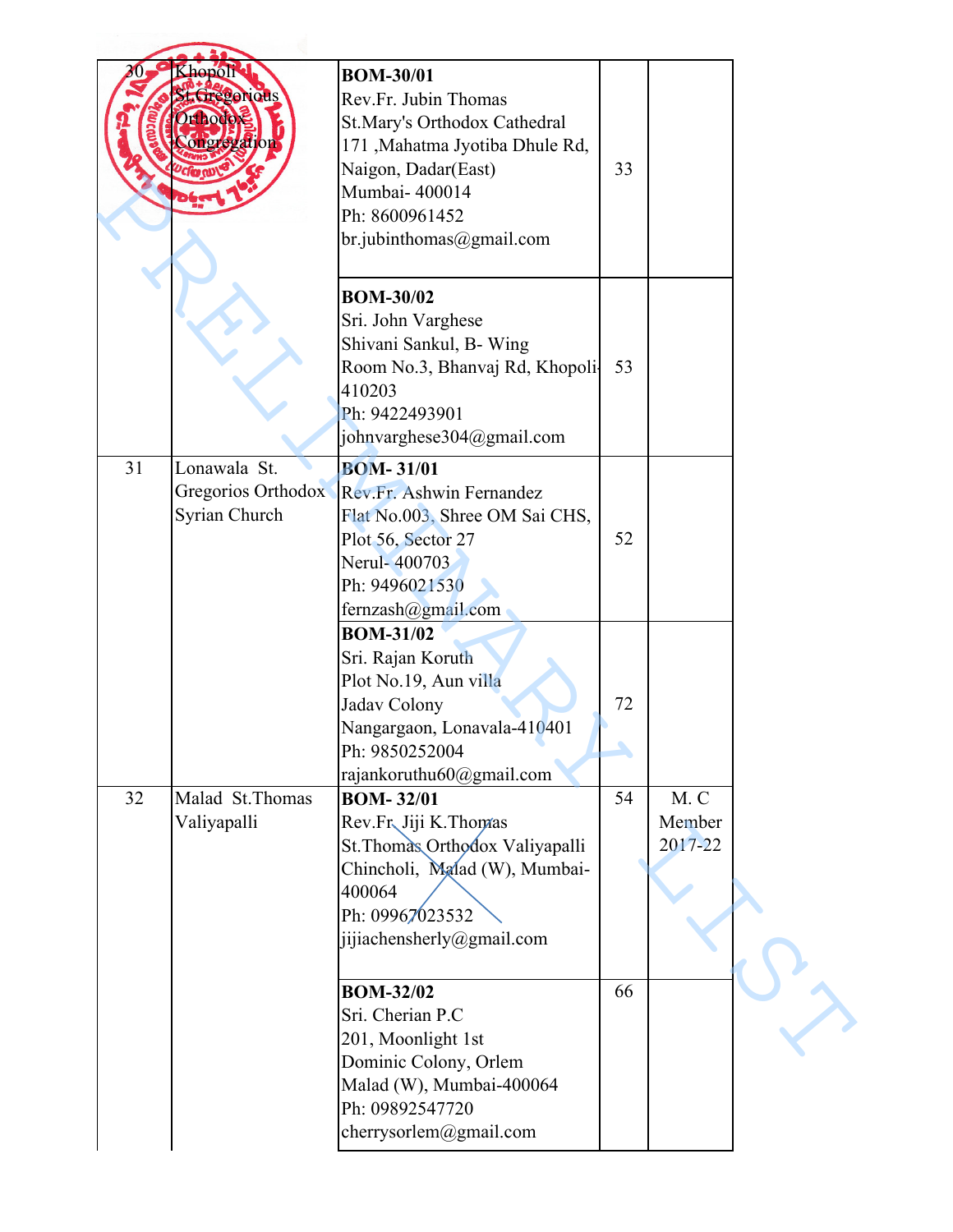|    |                | <b>BOM-32/03</b>                      | 55 |  |
|----|----------------|---------------------------------------|----|--|
|    |                | Sri.George Cherian                    |    |  |
|    |                | 602, Sai Ankur                        |    |  |
|    |                | Saibaba Park, Evershine Nagar,        |    |  |
|    |                | Mumbai- 400064                        |    |  |
|    |                | Ph: 09372314919                       |    |  |
|    |                | sonyimpexprint@gmail.com              |    |  |
|    |                | <b>BOM-32/04</b>                      | 54 |  |
|    |                | Sri. Jose Geevarghese                 |    |  |
|    |                | 402, Sainorita CHS, Rathodi           |    |  |
|    |                | Malad (W), Mumbai-400095              |    |  |
|    |                | Ph: 08454893891                       |    |  |
|    |                | josmonj@rediffmail.com                |    |  |
|    |                |                                       |    |  |
|    |                | <b>BOM-32/05</b>                      | 41 |  |
|    |                | Sri.Shiju K.Thomas                    |    |  |
|    |                | A-504, Bayview CHS                    |    |  |
|    |                | Rathodi, Marve Rd                     |    |  |
|    |                | Malad (W), Mumbai- 400095             |    |  |
|    |                | Ph: 09892959799                       |    |  |
|    |                | shijuthomask@gmail.com                |    |  |
|    | Mira-Bhayander | <b>BOM-33/01</b>                      |    |  |
| 33 |                |                                       | 56 |  |
|    |                |                                       |    |  |
|    | St.Gregorios   | Rev.Fr. Saji Mathew<br>Thannimoottil, |    |  |
|    |                | St. Gregorios Orthodox Church,        |    |  |
|    |                | Mira Bhayandar.                       |    |  |
|    |                |                                       |    |  |
|    |                |                                       |    |  |
|    |                | <b>BOM-33/02</b>                      | 59 |  |
|    |                | Sri. Jose Baby                        |    |  |
|    |                | 401/350, Kalpataru,                   |    |  |
|    |                | Srishti Complex,                      |    |  |
|    |                | Mira Road 401107.                     |    |  |
|    |                | Mob: 9820523873                       |    |  |
|    |                | jose.baby1@gmail.com                  |    |  |
|    |                | <b>BOM-33/03</b>                      | 57 |  |
|    |                | Sri. C.K. Daniel                      |    |  |
|    |                | B/403, Gokul Village,                 |    |  |
|    |                | Shanti Park, Mira Road 401107.        |    |  |
|    |                | Mob: 9820952013                       |    |  |
|    |                | koshy.daniel1965@gmail.com            |    |  |
|    |                |                                       |    |  |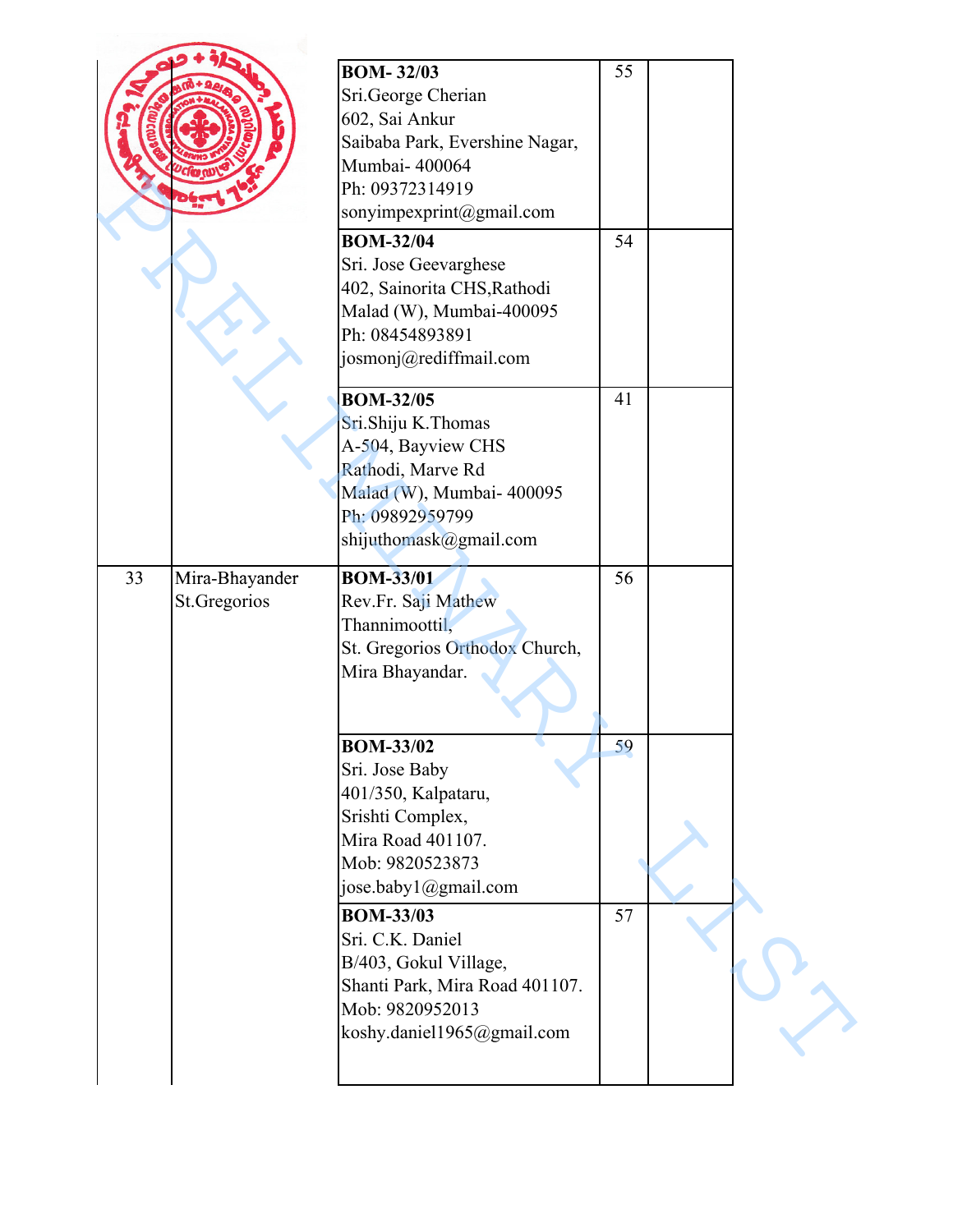|    |                   | <b>BOM-33/04</b><br>Sri. Shaji T. Daniel<br>C/212, Porwal Tower,<br>Beverly Park, Mira Road (E),<br>Thane 401107.<br>Mob: 9967570848<br>shajidl@gmail.com                                |    |  |
|----|-------------------|------------------------------------------------------------------------------------------------------------------------------------------------------------------------------------------|----|--|
| 34 | Mulund St.George  | <b>BOM-34/01</b><br>Rev. Fr. Shaji Chacko<br>Flat No. 106, Pleasant Park<br>yogi Hills, Off. Bal Rajeshwar<br>Rd, Mulund (W) Mum-80                                                      | 51 |  |
|    |                   | <b>BOM-34/02</b><br>Sri. Mathai P.K<br>Row House-5, Bindal Society<br>Plot No. 1UA, Sector-8<br>Airoli, Navi Mumbai, Thane-<br>400708<br>Ph: 9829404549                                  | 72 |  |
|    |                   | <b>BOM-34/03</b><br>Sri. Regi Varghese<br>Near Jain Temple, gavan pada<br>903, A wing Sanskar, Neelam<br>Nagar, Mumbai-81<br>Ph: 9967437830<br>rejiv35@gmail.com                         | 53 |  |
|    |                   | <b>BOM-34/04</b><br>Sri. Shibu M. George<br>Flat No. 103, Bright City of Joy,<br>JSD Rd, Near Mulund Rly<br>Station, Mulund (W)<br>Mumbai- 400080<br>Ph: 9820685327<br>shibumg@gmail.com | 50 |  |
| 35 | Nashik St. George | <b>BOM-35/01</b><br>Rev. Fr. Paul Mathew<br>St.George Orthodox Church<br>Vadala Pathardy Rd, Indira<br>Nagar, Nashik-422009<br>Ph: 9920207749<br>frpaulmathew1957@gmail.com              | 64 |  |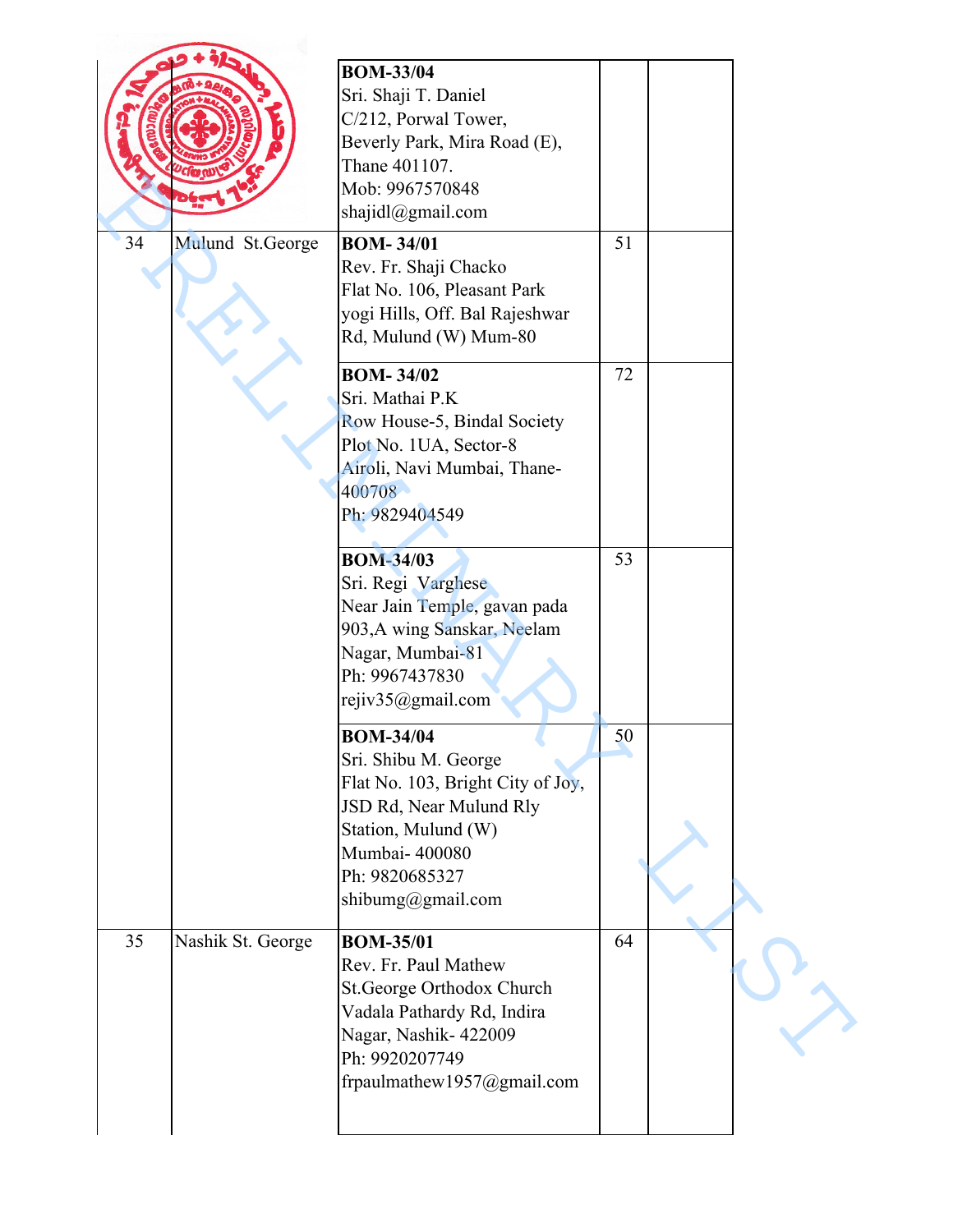|    |                  | <b>BOM-35/02</b><br>Sri. ThomasT .Rajan<br>Eden, Plot No. 55<br>Near Kiran Buildings, Opp. Guru<br>Govind Singh, VTC Nasik, Cidco<br>Colony P.O<br>Nashik- 422009<br>Ph: 9823996864<br>rajantt1962@gmail.com | 62 |  |
|----|------------------|--------------------------------------------------------------------------------------------------------------------------------------------------------------------------------------------------------------|----|--|
|    |                  | <b>BOM-35/03</b><br>Sri.Georgekutty Rajan<br>Row House No-6<br>Dhanashree Residency<br>B. Wing, Anand nagar, Nashik-<br>422006<br>Ph: 9822803972<br>kuttygeorge974@gmail.com                                 | 42 |  |
| 36 | Nerul St. Mary's | <b>BOM-36/01</b><br>Rev.Fr. Vineeth Koshy<br>Flat 003, Shree Om Sai CHS<br>Plot 56, Sector-27, Neral-<br>400706, Navi Mumbai<br>Ph: 9820106517<br>koshivineeth@gmail.com                                     | 42 |  |
|    |                  | <b>BOM-36/02</b><br>Sri. Varughese Daniel<br>Flat No. 1001, 10 th floor<br>Balaji Heights, Post 123<br>Sector-50 (New) Seawoods<br>Navi mumbai- 400706<br>Ph: 9820722851                                     | 58 |  |
|    |                  | <b>BOM-36/03</b><br>Sri. Reji Abraham<br>Abhivilla, Plot No. 83<br>Room no. 1, Sector-14<br>New Kuksheth Village, Nerul<br>$(W)$ ,-400706<br>Ph: 9892794687<br>rejiabraham001@gmail.com                      | 54 |  |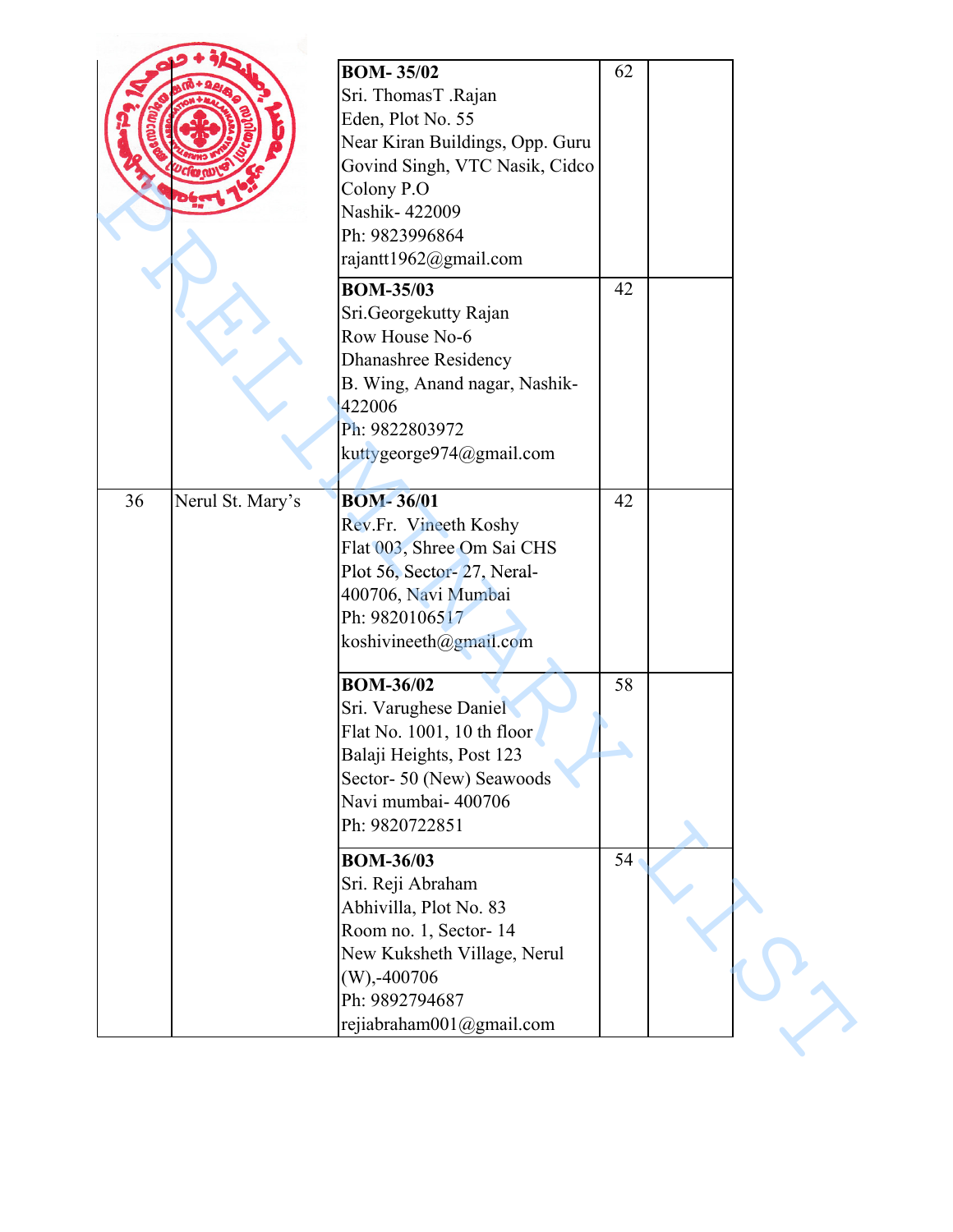|    | Nallasoppara St.<br><b>TEPOTION</b>            | <b>BOM-37/01</b><br>Rev.Fr. Basil Kuriakose<br>Flat no. 602, Tower No.2<br>Vijay Galaxy, Waghbil naka<br>Ghodbunder Rd, Thane (West)-<br>400615<br>Ph: 9819228922<br>rbasilkuriakose@gmail.com | 38       |  |
|----|------------------------------------------------|------------------------------------------------------------------------------------------------------------------------------------------------------------------------------------------------|----------|--|
|    |                                                | <b>BOM-37/02</b><br>Sri. Sunny P.M<br>A-104 Aakash Ganga<br>Sri prashta, Opp Fun Fiesta<br>Nallasoppara (West)<br>Palghar-401203, MH<br>Ph: 9930501154<br>sunnypm95@gmail.com                  | 60       |  |
| 38 | Panvel St.Gregorios BOM-38/01                  | Rev.Fr. Sajiv K. Varghese<br><b>St.Gregorios Orthodox Church</b><br>Panvel, Gregorian Nagar,<br>Matheran Rd, Akurli, Raigad,<br>MH-410206<br>Ph: 8469224204<br><b>BOM-38/02</b>                | 51<br>52 |  |
|    |                                                | Sri. Sajan P.Chandy<br>Kalpataru Arcade CHS, Flat D-<br>602, plot-230, Sector-4, New<br>Panel-410206<br>Ph: 9767486848                                                                         |          |  |
|    |                                                | <b>BOM-38/03</b><br>Sri: Punnuse Abraham<br>D-153, National Garden<br>Takka, Panvel- 410206<br>Ph: 9324359599<br>punnusemoncy $1$ @ gmail.com                                                  | 46       |  |
| 39 | Pimpri- Kalewadi St. BOM-39/01<br><b>Marys</b> | Rev.Fr. Jacob Koshy<br>10, Prakash complex<br>Near St. Mary's Church<br>B.T Kavade Rd, Pune,<br>Maharastra-411001<br>Ph: 9645403933<br>frjacob11.11@gmail.com                                  | 57       |  |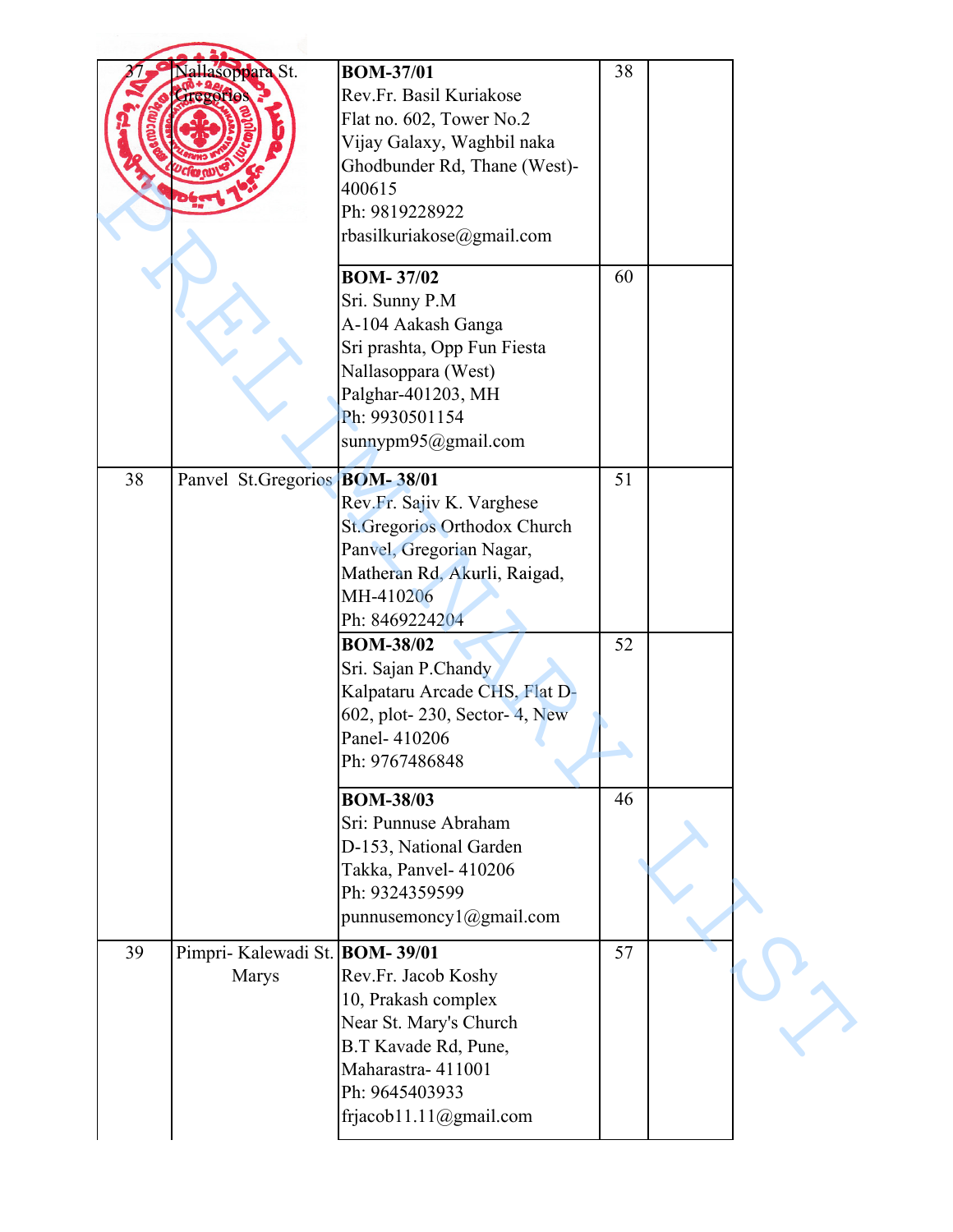|    |                | <b>BOM-39/02</b><br>Sri. Monachan Cherian<br>Panchnath Colony-B<br>House No. 10, MJ Bhavan<br>Kalewadi, Pimpri, Pune-411017<br>Ph: 9881977748                                                                                                                            | 62       |  |
|----|----------------|--------------------------------------------------------------------------------------------------------------------------------------------------------------------------------------------------------------------------------------------------------------------------|----------|--|
|    |                | <b>BOM-39/03</b><br>Sri.Reji D Varghese<br>Geetai Angan<br>FL No. 302, A Wing<br>Waghere Colony No. 4<br>Pimpry Gaon, Pune- 411017<br>Ph: 8879001557                                                                                                                     | 55       |  |
| 40 | Pen St. Thomas | <b>BOM - 40/01</b><br>Rev. Fr. Rony John<br>B-13, Isher Co-operative Housing<br>Society, Chikalwadi<br>Range Hills P. O<br>Kirkee, Pune<br>Maharashtra - 8390832496<br>ronviohn2013@live.com<br><b>BOM - 40/02</b><br>Sri. Samu George<br>8, B Wing, Prime Heritage Bldg | 32<br>57 |  |
|    |                | Godavari Nagar, chinchpada<br>Pen - 402 107<br>Ph: 9921074229<br>samugeorge65@gmail.com                                                                                                                                                                                  |          |  |
| 41 | Powai St.Pauls | <b>BOM-41/01</b><br>Rev.Fr. Joemon Thomas<br>E-402, Prashant Apartments<br>Opp.IIT Main Gate<br>Powai, Mumbai-400076<br>Ph: 9923428654                                                                                                                                   | 35       |  |
|    |                | <b>BOM-41/02</b><br>Sri. George Abraham<br>B/13, Kundalini CHS<br>IIT Market, Powai<br>Mumbai-400076<br>Ph: 9223204251                                                                                                                                                   | 70       |  |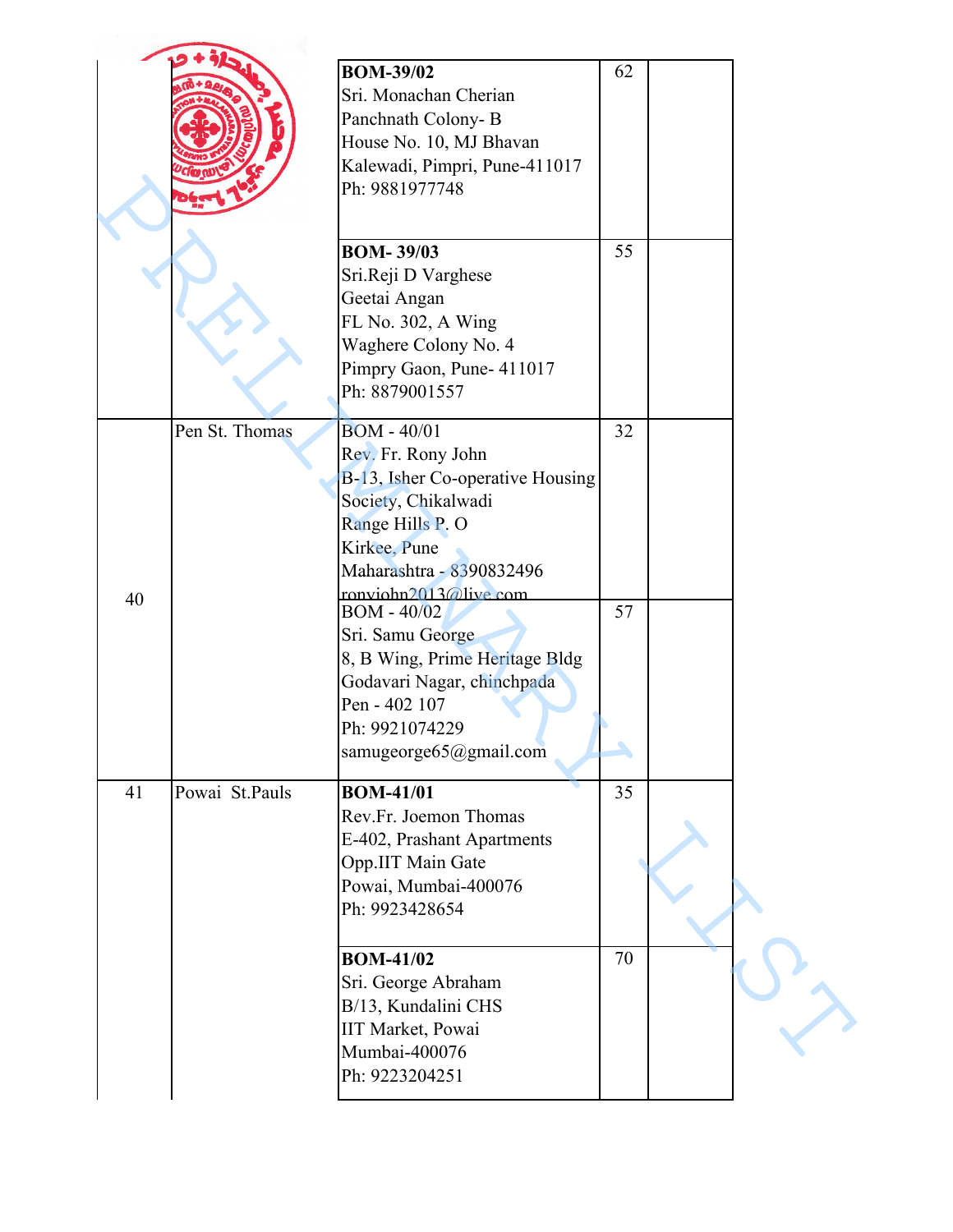|    |                | <b>BOM-41/03</b><br>Sri. Mathew Mammen<br>1402, Octavia<br>Hiranandani Gardens, Powai,<br>Mumbai-400076<br>Ph: 9892108933                                                     | 62 |  |
|----|----------------|-------------------------------------------------------------------------------------------------------------------------------------------------------------------------------|----|--|
| 42 | Pune St.Mary's | <b>BOM-42/01</b><br>Rev.Fr. T.U. Thomas<br>St. Marys Orthodox Syrian<br>Church,<br>74-A, B T Kawade Road<br>Ghorpuri, Pune 411 001<br>Mob: 9637799155<br>frtuthomas@gmail.com | 63 |  |
|    |                | <b>BOM-42/02</b><br>Colenal T.M. George (Rtd.)<br>Georges Villa, Opp Shivarkar<br>Garden, Nanawadi, Pune 411040.<br>Mob: 9923366552<br>tm.george4@gmail.com                   | 80 |  |
|    |                | <b>BOM-42/03</b><br>Sri. Ginodh K. Kurian<br>B-401, Sunshree Emerald,<br>NIBM Road, Pune 411048.<br>Mob: 8008140512<br>ginodh.kurian@gmail.com                                | 53 |  |
|    |                | <b>BOM-42/04</b><br>Sri. C.B. Rajan<br>Flat No. 103, B Building,<br>Mystique Moods, Viman Nigar,<br>New Air Port Road, Viman<br>Nagar,<br>Pune 411014.<br>Mob: 9890908282     | 69 |  |
|    |                |                                                                                                                                                                               |    |  |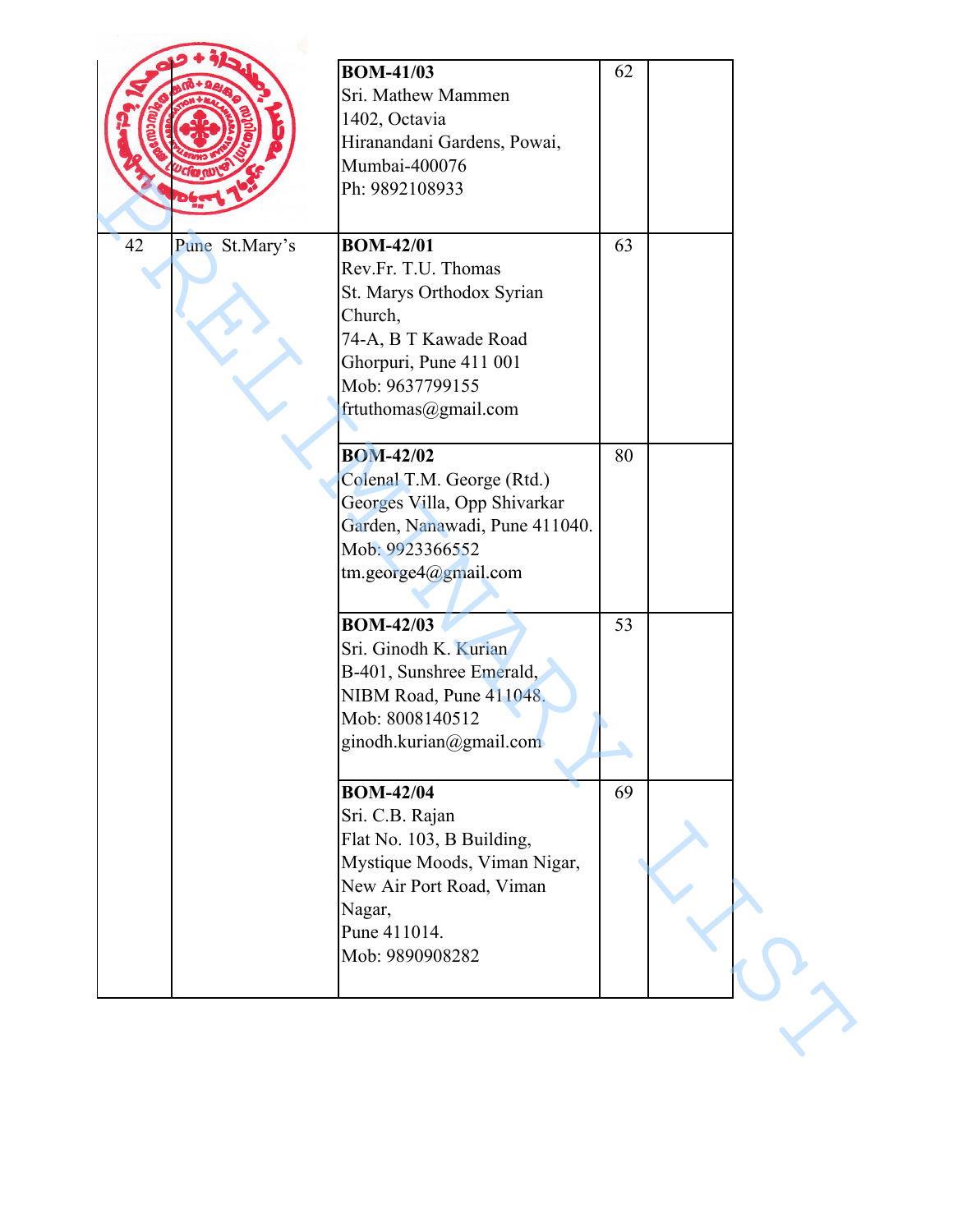| 43 | Rasayani St Mary's          | <b>BOM-43/01</b><br>Rev.Fr. Jacob Anish Varghese<br>303, Govind Tower<br>Shanti Ashram<br>Borivili (W)<br>Mumbai- 400103<br>Ph: 9769194611<br>vjanish@gmail.com                                                                                                                                                           | 41       |  |
|----|-----------------------------|---------------------------------------------------------------------------------------------------------------------------------------------------------------------------------------------------------------------------------------------------------------------------------------------------------------------------|----------|--|
|    |                             | <b>BOM-43/02</b><br>Sri.V.S Chacko<br>Flat No. F213<br>Gangadham-1,CHS<br>Sukapur, New Panvel, Mumbai-<br>410206<br>Ph:9769415727                                                                                                                                                                                         | 68       |  |
| 44 | Roha St.Peter &<br>St.Pauls | <b>BOM-44/01</b><br>Rev.Fr. Geevarghese Varghese<br>A-101, Shreekripa Homes<br>Bldg No. 2, Opp. Sunrise Valley,<br>Hajimalang Rd, Katemanivali<br>P.O, Kalyan(E)-421306<br>Ph: 9967996954<br>frjobinmvarghese@gmail.com<br><b>BOM-44/02</b><br>Sri. P.S Samuel<br>102, Sangam Apt; Varse<br>Roha-402116<br>Ph: 6282718966 | 35<br>63 |  |
| 45 | Sakinaka St.George          | samuelliby@yahoo.co.in<br><b>BOM-45/01</b><br>Rev.Fr. Santhosh Varghese<br>2/253, Chimannivas,<br>Sion East, Mumbai 400022.<br>Mob: 9869125758                                                                                                                                                                            | 54       |  |
|    |                             | <b>BOM-45/02</b><br>Sri. M.P. Varghese<br>802, Tivoli, Hiranandani,<br>Powai, Mumbai 400076.<br>Mob: 9820219880                                                                                                                                                                                                           | 62       |  |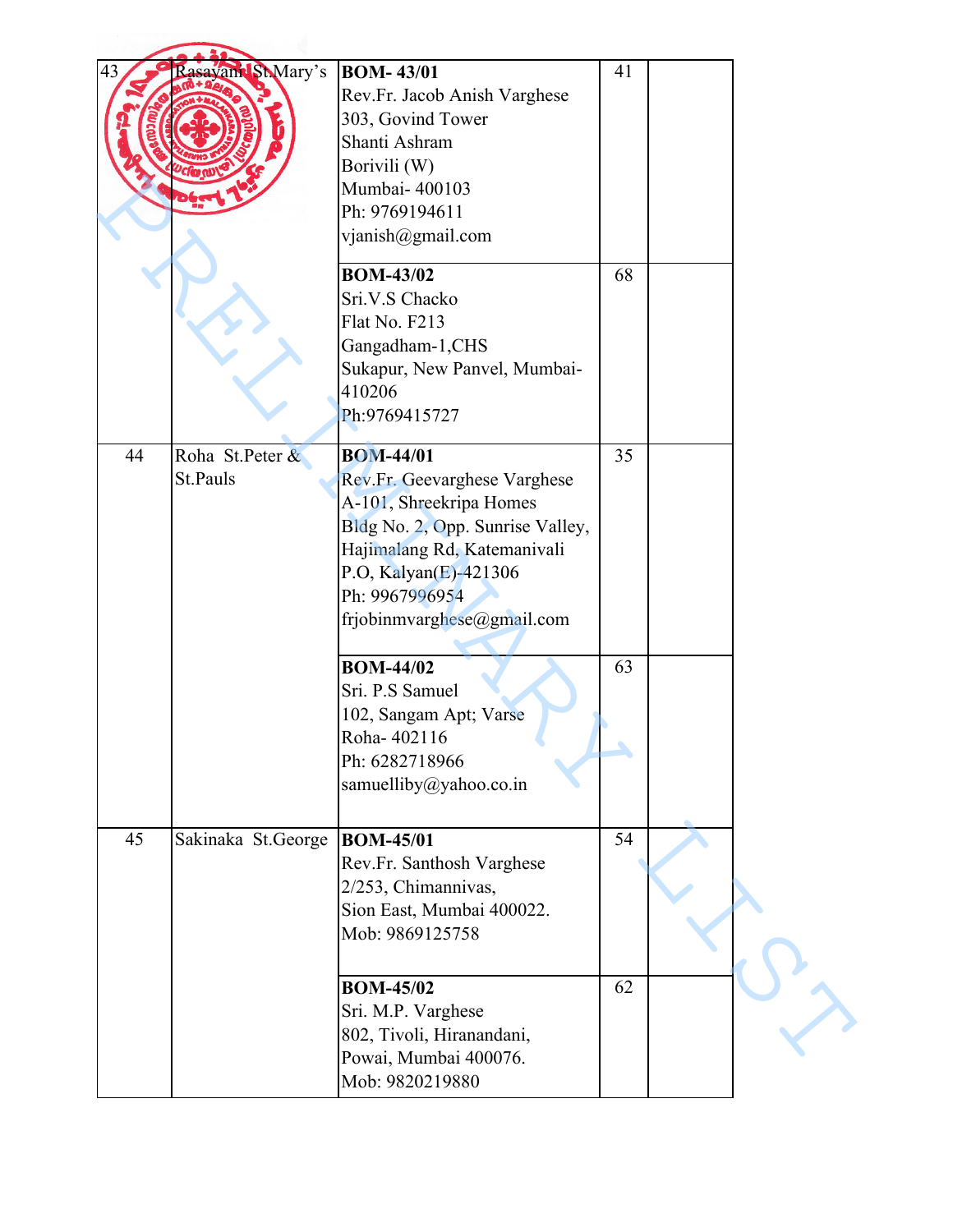|    | Silvasa St. Gregorios BOM- 46/01 | Rev.Fr. Lijo Daniel<br>307, 3rd Floor<br>Vignantak Krupa Building<br>Near Wandar patil Bunglow<br>Azdegaon, Dombivilli (E)<br>Thane- 421203, MH<br>Ph: 09769443506<br>daniellijo@gmail.com                          | 32       |                     |  |
|----|----------------------------------|---------------------------------------------------------------------------------------------------------------------------------------------------------------------------------------------------------------------|----------|---------------------|--|
|    |                                  | <b>BOM-46/02</b><br>Sri. Philip K. P<br>M. 201, Pramukh Gardens<br>Silvasa-396230<br>Dadra Nagar Haveli<br>Ph: 09427119988<br>philipsilvassa@yahoo.com                                                              | 59       |                     |  |
| 47 | <b>Surat Mar Baselios</b>        | <b>BOM-47/01</b><br>Rev.Fr. Alin Joseph Alex<br><b>Gregorian Community</b><br>Dhatav P.O, Roha, Raigad<br>MH-402116<br>Ph: 9561263883, 9561263655<br>alinjalex@gmail.com<br><b>BOM-47/02</b><br>Sri. Johnykutty P.J | 35<br>63 | <b>BOM</b><br>18/01 |  |
| 48 | Tarapur St.<br>Gregorios         | 728, Kribhco Nagar<br>Surat- 394515<br>Ph: 9913762154<br><b>BOM-48/01</b><br>Rev.Fr. Sam Oommen<br>St. Mary's Eng. High School<br>Vejalpure, Ramnagar<br>Valsad- 396001<br>Ph: 7043917388                           | 55       |                     |  |
|    |                                  | fr.sam.op@gmail.com<br><b>BOM-48/02</b><br>Sri. Thomas Mathew<br>Gohad Bungalow<br>Athmashakthi Nagar<br>Taps P.O, Boisar- 401504<br>Ph: 9422577031                                                                 | 59       |                     |  |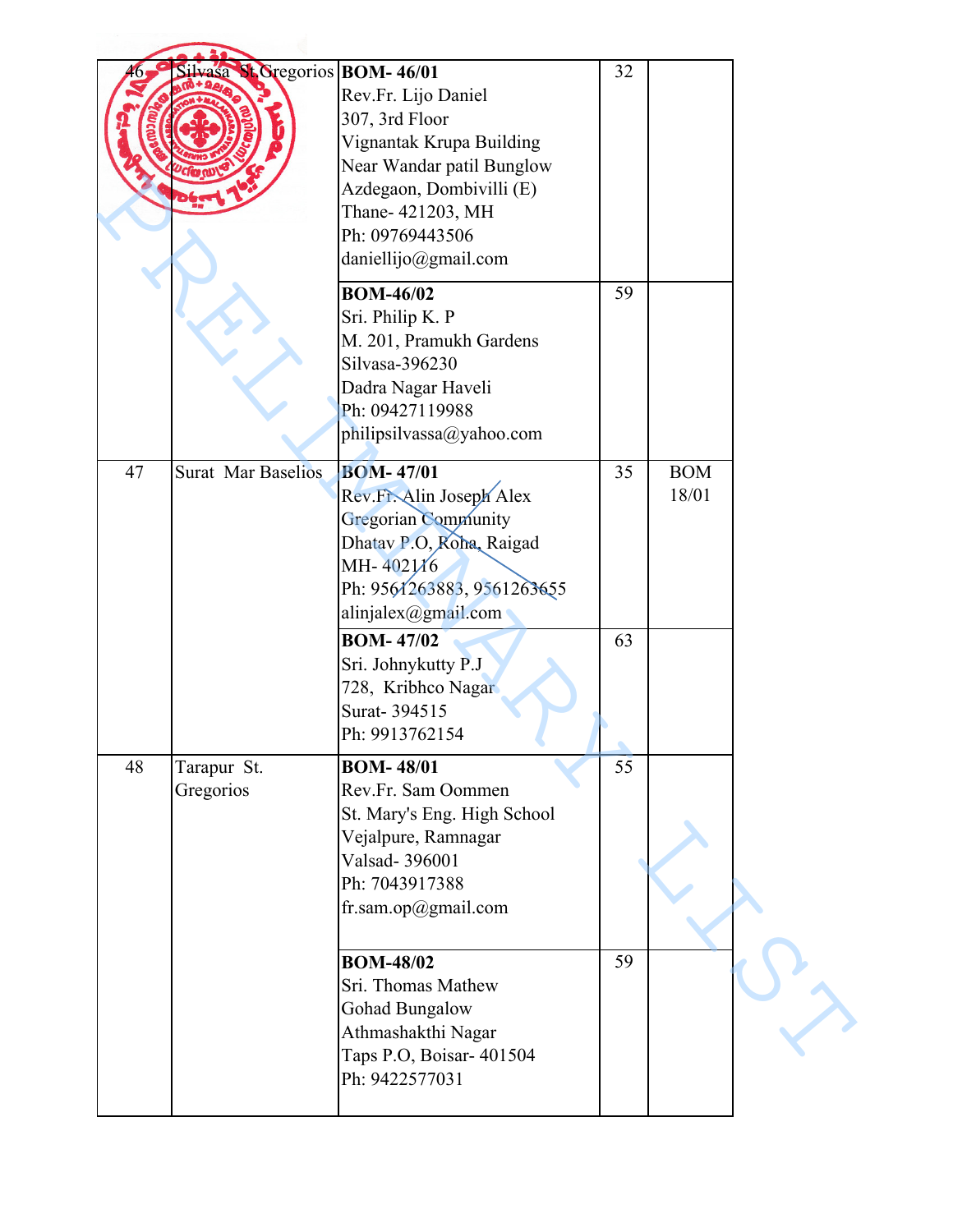| hane St. Stephen's<br><b>BOM-49/01</b><br>Rev.Fr. Sherin Thomas<br>Parsonage Building<br>St. Stephens Orthodox Church<br>Near R-mall, Ghodbunder Rd<br>Thane (W)- 400607<br>ph: 8421654833<br>sherinthomasachen@gmail.com | 38 |  |
|---------------------------------------------------------------------------------------------------------------------------------------------------------------------------------------------------------------------------|----|--|
|                                                                                                                                                                                                                           |    |  |
| <b>BOM-49/02</b><br>Sri. Alex Varghese<br>1102/3, B-3<br>Varun Garden, Near Laurkim<br>GhodBunderRoad<br>Thane (W)-400610<br>Ph: 9820497550<br>alexvarghese4324@gmail.com                                                 | 50 |  |
| <b>BOM-49/03</b><br>Sri. T.A Joseph<br>C2/201- Vedant complex<br>Vartak Nagar<br>Thane(W)-400606<br>Ph: 9819809113                                                                                                        | 69 |  |
| <b>BOM-49/04</b><br>Sri. Babu Charuvil Mathew<br>B-5/404, Phase-3, Brahmand<br><b>CHS</b><br>Azad Nagar, Thane (W)-400607<br>Ph: 9820380164<br>babucm1965@gmail.com                                                       | 58 |  |
| <b>BOM-50/01</b><br>Rev.Fr. Koshy George<br>B-201, Karthik Residency<br>Badlapur (E)-421503<br>Ph: 9970093259<br>fr.koshy.george@gmail.com                                                                                | 47 |  |
|                                                                                                                                                                                                                           |    |  |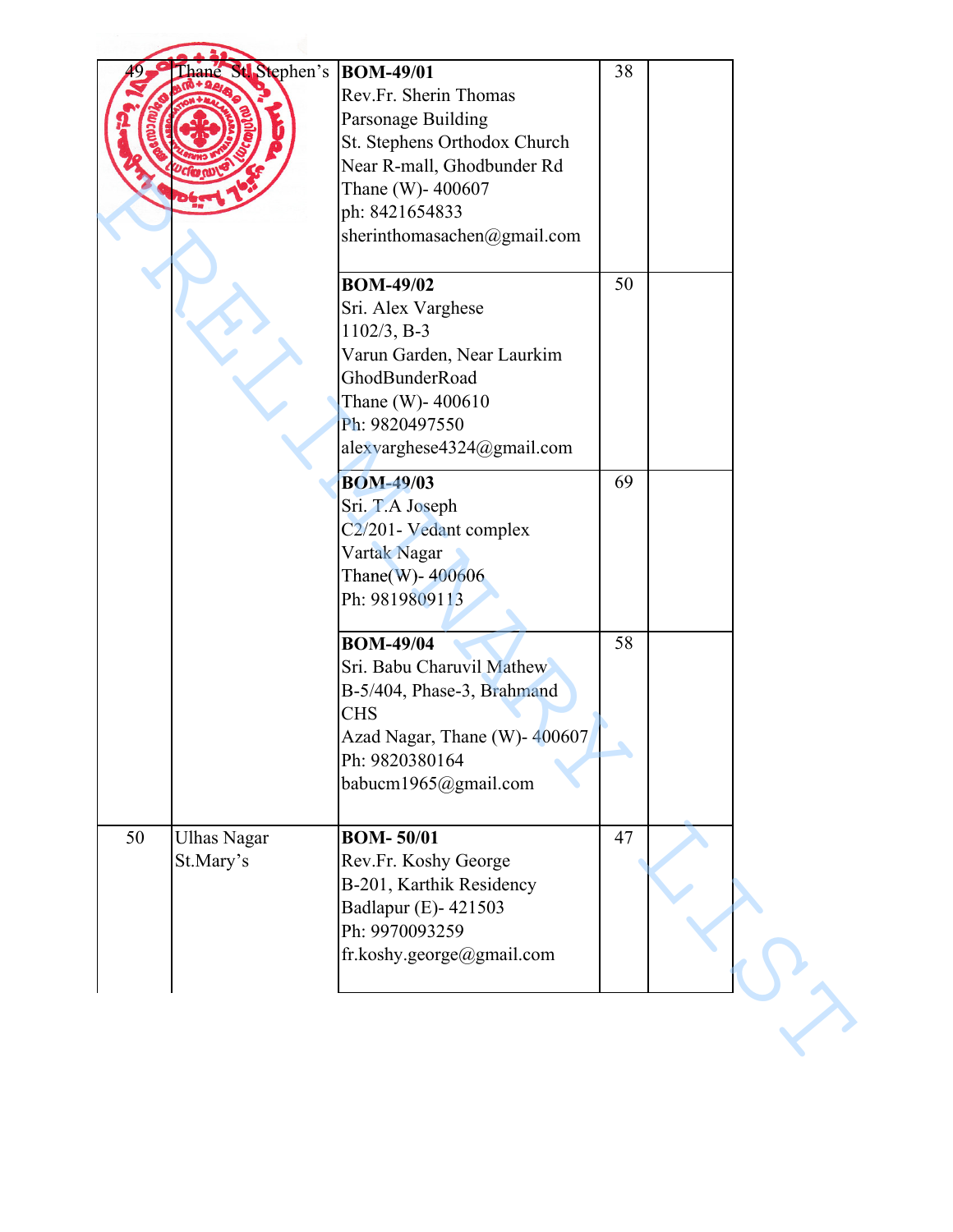|    |                                | <b>BOM-50/02</b><br>Sri. Reji John Mathews<br>4A/501, Lord Shiva<br>Paradise CHS<br>Chotta MasobaMaidan<br>Kalyan West<br>Ph: 9987059147<br>rejijm@yahoo.com<br><b>BOM-50/03</b><br>Sri. T.O Sabu<br>B/302, Shree Sai Tower CHS<br>Kamalakar Nagar, Khohojgaon<br>Ambarnath (W), Thane<br>Ph: 9699801406<br>sabuthekekara@gmail.com | 52<br>57 |  |
|----|--------------------------------|-------------------------------------------------------------------------------------------------------------------------------------------------------------------------------------------------------------------------------------------------------------------------------------------------------------------------------------|----------|--|
| 51 | Valsad St.Gregorios  BOM-51/01 | Rev.Fr. Sam Oommen<br>St. Marys English High School,<br>Dhamdachi, Vejalpore,<br>Ram Nagar, Valsad 396001.<br>Mob: 7043917388<br>fr.sam.op@gmail.com                                                                                                                                                                                | 55       |  |
|    |                                | <b>BOM-51/02</b><br>Sri. Johnson P.A.<br>Kalyan Wadi, Dhamdachi P.O.,<br>Valsad Dist. 396035<br>Mob: 9408649455                                                                                                                                                                                                                     | 56       |  |
| 52 | Vapi St.Mary's                 | <b>BOM-52/01</b><br>Rev.Fr. Thomaskutty C.<br>Orthodox Church Centre,<br>Dr. Martheophilus Marg.,<br>Sector 10 A, Vashi,<br>Navi Mumbai 400703.<br>Mob: 8289987117/9847327117<br>frthomaskuttyc@gmail.com                                                                                                                           | 46       |  |
|    |                                |                                                                                                                                                                                                                                                                                                                                     |          |  |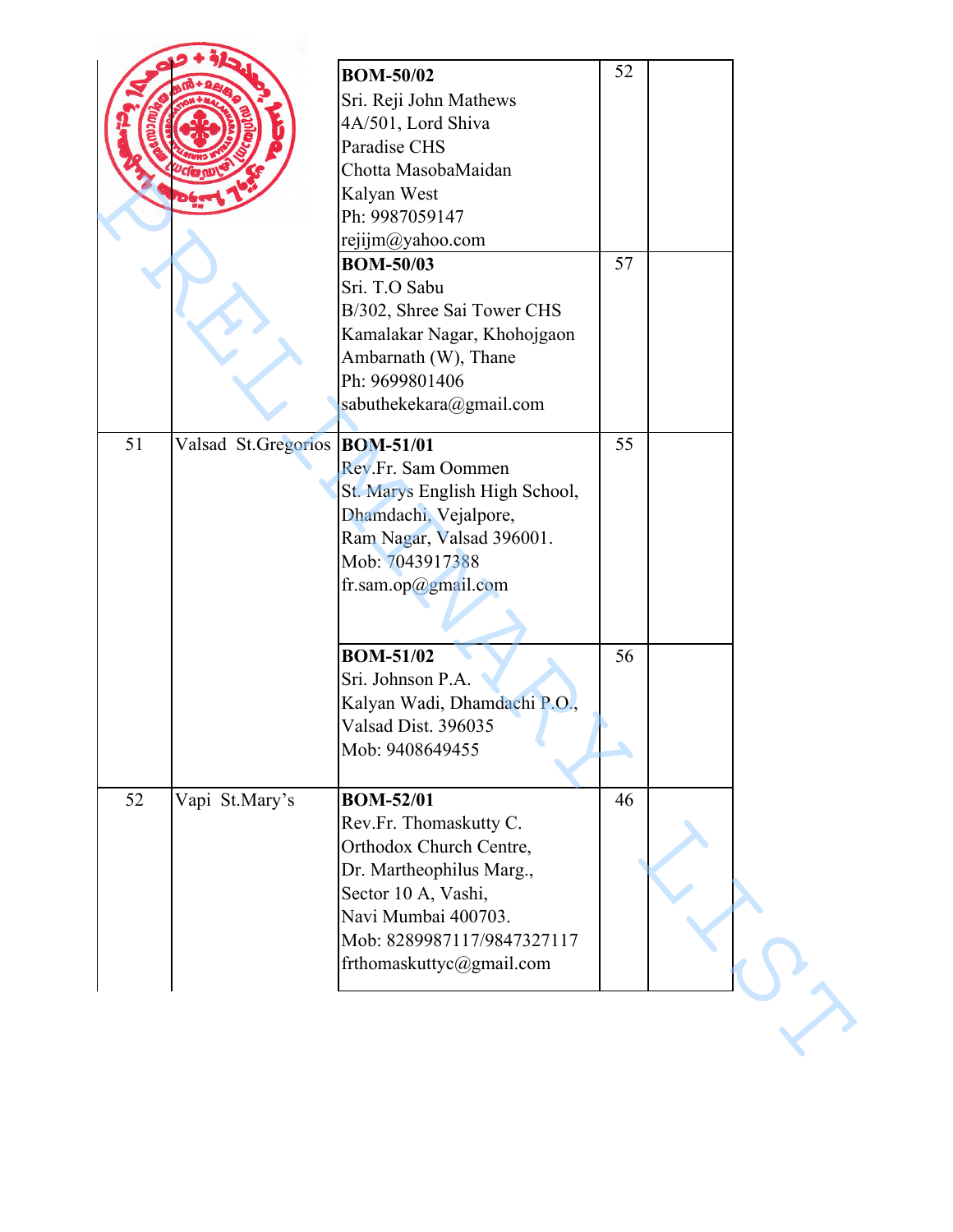|    |                                 | <b>BOM-52/02</b><br>Sri. Santhosh Varghese<br>Flat No. 9, Sweta Appts.<br>Opp. Vaishag Cinema,<br>Koparli Road, Vapi,<br>Gujarat 396195. Mob:<br>8141555557<br>liteline.vapi@gmail.co                                              | 50       |  |
|----|---------------------------------|------------------------------------------------------------------------------------------------------------------------------------------------------------------------------------------------------------------------------------|----------|--|
| 53 | Vasai Road<br><b>St. Thomas</b> | <b>BOM-53/01</b><br>Rev.Fr. Joshua Abraham<br>Flat No. 11, Anjalina Apts.,<br>Suyog Nagar, Chulna Road,<br>Vasai West, Palghar 401202.<br>Mob: 8943051696<br>frjoshua@yahoo.com<br><b>BOM-53/02</b>                                | 46<br>57 |  |
|    |                                 | Sri. Nebu Thomas<br>A/305, Jasper CHS Ltd.,<br>Behind Ayyappa Mandir, Stella,<br>Vasai West, Palghar Dist.<br>Maharashtra 401202.<br>Mob: 9324937938<br>Mob: neburakshak@gmail.com                                                 |          |  |
|    |                                 | <b>BOM-53/03</b><br>Sri. George Daniel<br>Tharayil House No. 6,<br>Michel Colaco Road 2,<br>Opp. Ayyappa Mandir Road,<br>Stella, Vasai West, Palghar Dist,<br>Maharshtra 401202.<br>Mob: 8390006276<br>santoshtharayil01@gmail.com | 54       |  |
|    |                                 | <b>BOM-53/04</b><br>Sri. Abraham P. Joseph<br>C/610, DOSTI Coral 3,<br>Cop. Hsg. Soc. Ltd.,<br>Barampur, Vasai West,<br>Palghar Dist., Maharashtra<br>401202.<br>Mob: 9284637204<br>josephvasai@gmail.com                          | 52       |  |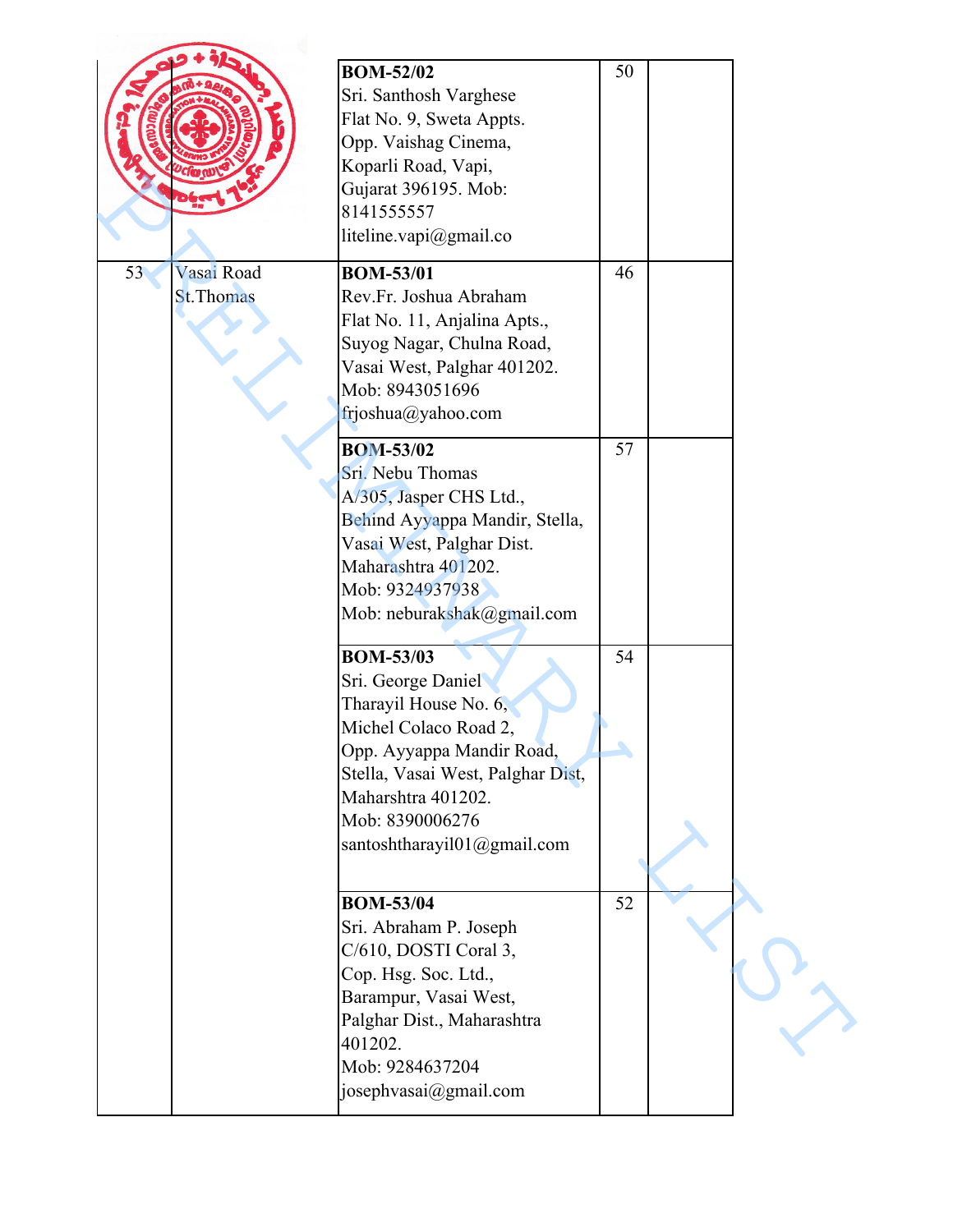| <b>Thomas</b>               | <b>BOM-54/01</b>                                  | 43 |  |
|-----------------------------|---------------------------------------------------|----|--|
|                             | Rev.Fr. Thomas K. Chacko                          |    |  |
|                             | Orthodox Church Centre,                           |    |  |
|                             | Sector 10-A, Vashi, Navi                          |    |  |
|                             | Mumbai.                                           |    |  |
|                             | Mob: 9892899596                                   |    |  |
|                             | fr.thomaschacko@gmail.com                         |    |  |
|                             |                                                   |    |  |
|                             | <b>BOM-54/02</b>                                  | 59 |  |
|                             | Sri. Thomas Varghese                              |    |  |
|                             | B-15, Ashiana CHS, Sector A,                      |    |  |
|                             | Vashi, Navi Mumbai,                               |    |  |
|                             | Maharshtra.                                       |    |  |
|                             | Mob: 9867223550                                   |    |  |
|                             |                                                   |    |  |
|                             | thomasvsir@gmail.com                              |    |  |
|                             |                                                   | 58 |  |
|                             | <b>BOM-54/03</b>                                  |    |  |
|                             | Sri. Prashanth George                             |    |  |
|                             | JN4/11/9, Sector-9,                               |    |  |
|                             | Vashi, Navi Mumbai,                               |    |  |
|                             | Maharshtra.                                       |    |  |
|                             | Mob: 9322991191                                   |    |  |
|                             | prashanthgeorge123@gmail.com                      |    |  |
|                             | <b>BOM-54/04</b>                                  | 46 |  |
|                             | Sri. Daniel Binu Varghese                         |    |  |
|                             | #302, Seaqueen Plaza,                             |    |  |
|                             | Sector 4 A, Koparkhairane,                        |    |  |
|                             | Navi Mumbai 400709,                               |    |  |
|                             | Maharashtra.                                      |    |  |
|                             | Mob: 9500311222                                   |    |  |
|                             | dbinuv@icloud.com                                 |    |  |
|                             |                                                   |    |  |
|                             |                                                   |    |  |
|                             | <b>ELECTED MANAGING COMMITTEE MEMBERS 2017-22</b> |    |  |
| Sl. No:                     | Name                                              |    |  |
| 1 Rev.Fr. M.S. Geevarghese  |                                                   |    |  |
| Neel Sankalp, Bldg. No. 2A, |                                                   |    |  |
| Flat No. 003, Sector-5,     |                                                   |    |  |
| New Panvel, Mumbai 410206   |                                                   |    |  |
| Mob: 9757396161             |                                                   |    |  |
| joyachen07@gmail.com        |                                                   |    |  |
|                             |                                                   |    |  |
|                             |                                                   |    |  |

## **ELECTED MANAGING COMMITTEE MEMBERS 2017-22**

| Sl. No: | Name                        |  |  |
|---------|-----------------------------|--|--|
|         | 1 Rev.Fr. M.S. Geevarghese  |  |  |
|         | Neel Sankalp, Bldg. No. 2A, |  |  |
|         | Flat No. 003, Sector-5,     |  |  |
|         | New Panvel, Mumbai 410206   |  |  |
|         | Mob: 9757396161             |  |  |
|         | joyachen07@gmail.com        |  |  |